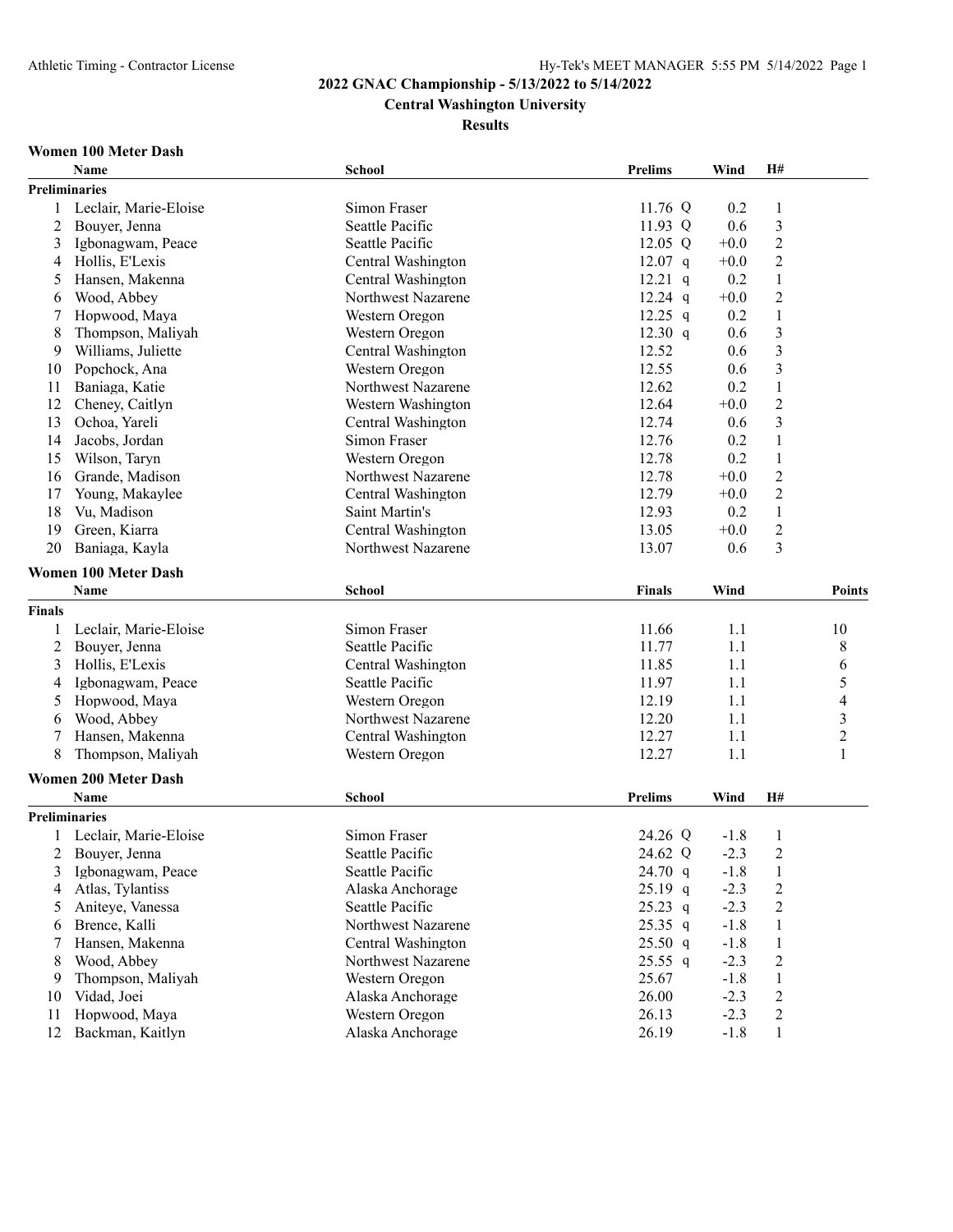**Central Washington University**

### **Results**

|                | Preliminaries  (Women 200 Meter Dash) |                    |                |        |                              |                          |
|----------------|---------------------------------------|--------------------|----------------|--------|------------------------------|--------------------------|
|                | Name                                  | <b>School</b>      | <b>Prelims</b> | Wind   | H#                           |                          |
| 13             | Jacobs, Jordan                        | Simon Fraser       | 26.23          | $-2.3$ | $\boldsymbol{2}$             |                          |
|                | 14 Hollis, E'Lexis                    | Central Washington | 26.30          | $-1.8$ | $\mathbf{1}$                 |                          |
| 15             | Bell, Cree                            | Saint Martin's     | 26.86          | $-2.3$ | $\overline{c}$               |                          |
| 16             | Johansen, Victoria                    | Alaska Anchorage   | 27.23          | $-1.8$ | 1                            |                          |
|                | <b>Women 200 Meter Dash</b>           |                    |                |        |                              |                          |
|                | Name                                  | <b>School</b>      | <b>Finals</b>  | Wind   |                              | <b>Points</b>            |
| <b>Finals</b>  |                                       |                    |                |        |                              |                          |
| 1              | Leclair, Marie-Eloise                 | Simon Fraser       | 23.88          | 1.2    |                              | 10                       |
| 2              | Igbonagwam, Peace                     | Seattle Pacific    | 24.33          | 1.2    |                              | 8                        |
| 3              | Bouyer, Jenna                         | Seattle Pacific    | 24.35          | 1.2    |                              | 6                        |
| 4              | Atlas, Tylantiss                      | Alaska Anchorage   | 24.76          | 1.2    |                              | 5                        |
| 5              | Aniteye, Vanessa                      | Seattle Pacific    | 24.98          | 1.2    |                              | $\overline{\mathcal{A}}$ |
| 6              | Wood, Abbey                           | Northwest Nazarene | 25.49          | 1.2    |                              | $\overline{\mathbf{3}}$  |
| 7              | Hansen, Makenna                       | Central Washington | 25.59          | 1.2    |                              | $\overline{2}$           |
|                |                                       |                    |                |        |                              |                          |
|                | <b>Women 400 Meter Dash</b>           |                    |                |        |                              |                          |
|                | <b>Name</b>                           | <b>School</b>      | <b>Prelims</b> |        | H#                           |                          |
|                | <b>Preliminaries</b>                  |                    |                |        |                              |                          |
|                | 1 Lindsay, Emily                      | Simon Fraser       | 55.64 Q        |        | $\overline{c}$               |                          |
| 2              | Aniteye, Vanessa                      | Seattle Pacific    | 55.74 Q        |        | 1                            |                          |
| 3              | Atlas, Tylantiss                      | Alaska Anchorage   | 57.03 q        |        | $\overline{c}$               |                          |
| 4              | Brence, Kalli                         | Northwest Nazarene | 57.42 q        |        | 1                            |                          |
| 5              | Hart, Jessy                           | Western Oregon     | 58.17 q        |        | $\overline{2}$               |                          |
| 6              | DeJong, Laine                         | Northwest Nazarene | 58.57 q        |        | 1                            |                          |
| 7              | Vanderput, Elizabeth                  | Simon Fraser       | 58.59 q        |        | 1                            |                          |
| 8              | Green, Aniya                          | Seattle Pacific    | 58.59 q        |        | $\overline{c}$               |                          |
| 9              | Vidad, Joei                           | Alaska Anchorage   | 58.61          |        | 1                            |                          |
| 10             | Bell, Cree                            | Saint Martin's     | 59.65          |        | $\overline{c}$               |                          |
| 11             | Backman, Kaitlyn                      | Alaska Anchorage   | 59.71          |        | $\mathbf{1}$                 |                          |
| 12             | Gomez, Alejandra                      | Northwest Nazarene | 59.86          |        | $\overline{\mathbf{c}}$      |                          |
| 13             | Johansen, Victoria                    | Alaska Anchorage   | 1:00.18        |        | $\overline{\mathbf{c}}$<br>1 |                          |
| 14             | Severson, Madeline                    | Msu-Billings       | 1:01.48        |        |                              |                          |
|                | <b>Women 400 Meter Dash</b>           |                    |                |        |                              |                          |
|                | Name                                  | <b>School</b>      | <b>Finals</b>  |        |                              | <b>Points</b>            |
| <b>Finals</b>  |                                       |                    |                |        |                              |                          |
|                | Aniteye, Vanessa                      | Seattle Pacific    | 54.62          |        |                              | 10                       |
| 2              | Lindsay, Emily                        | Simon Fraser       | 55.34          |        |                              | 8                        |
| 3              | Atlas, Tylantiss                      | Alaska Anchorage   | 56.20          |        |                              | 6                        |
| 4              | DeJong, Laine                         | Northwest Nazarene | 57.84          |        |                              | 5                        |
| 5              | Hart, Jessy                           | Western Oregon     | 58.24          |        |                              | $\overline{4}$           |
| 6              | Vanderput, Elizabeth                  | Simon Fraser       | 58.44          |        |                              | 3                        |
| 7              | Green, Aniya                          | Seattle Pacific    | 58.80          |        |                              | $\overline{2}$           |
|                | <b>Women 800 Meter Run</b>            |                    |                |        |                              |                          |
|                | Name                                  | <b>School</b>      | <b>Prelims</b> |        | H#                           |                          |
|                | <b>Preliminaries</b>                  |                    |                |        |                              |                          |
| $\mathbf{1}$   | Andrews-Paul, Alison                  | Simon Fraser       | 2:11.25 Q      |        | $\overline{c}$               |                          |
| 2              | Wright, Sophie                        | Western Washington | 2:14.73 Q      |        | 1                            |                          |
| $\mathfrak{Z}$ | Roxby, Megan                          | Simon Fraser       | 2:14.09 Q      |        | $\overline{2}$               |                          |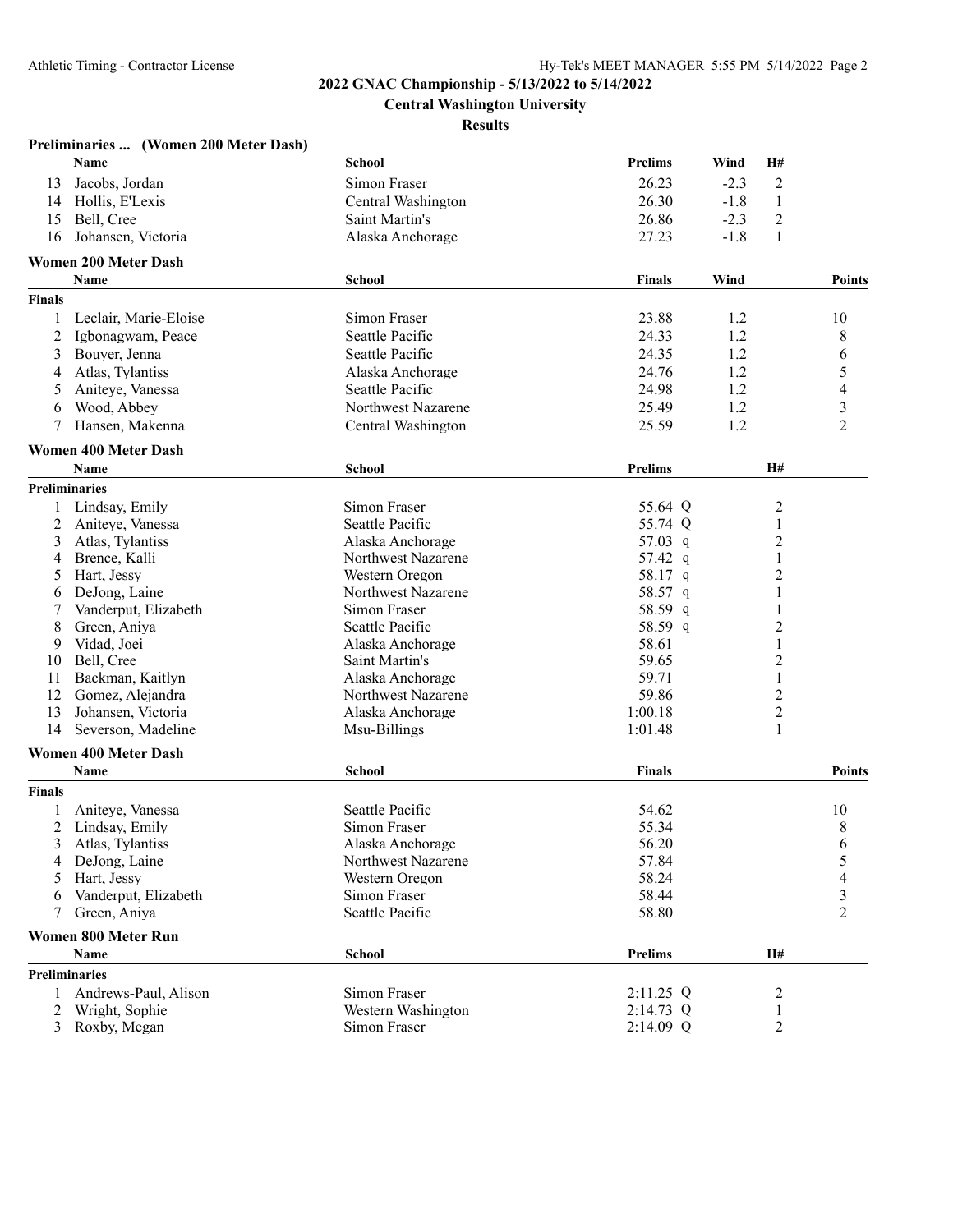**Central Washington University**

### **Results**

# **Preliminaries ... (Women 800 Meter Run)**

|                | Name                       | <b>School</b>      | <b>Prelims</b> | H#                       |
|----------------|----------------------------|--------------------|----------------|--------------------------|
| 4              | Rising, Ellie              | Seattle Pacific    | $2:15.45$ Q    | 1                        |
| 5              | Walchak-Sloan, Cassidy     | Saint Martin's     | $2:14.18$ q    | $\overline{\mathbf{c}}$  |
| 6              | Chilton, Emily             | Simon Fraser       | $2:17.61$ q    | $\mathbf{1}$             |
| 7              | Prangley, Charlotte        | Simon Fraser       | $2:18.10$ q    | $\overline{c}$           |
| 8              | Roe, Bailey                | Alaska Anchorage   | $2:18.39$ q    | $\mathbf{1}$             |
| 9              | Ranahan, Alicia            | Simon Fraser       | 2:20.73        | $\overline{c}$           |
| 10             | Saucedo, Alisha            | Saint Martin's     | 2:22.89        | $\overline{c}$           |
| 11             | Thompson, Madison          | Central Washington | 2:24.58        | $\mathbf{1}$             |
| 12             | Green, Peyton              | Western Oregon     | 2:27.76        | 1                        |
| 13             | Stoppel, Kailee            | Msu-Billings       | 2:29.63        | 2                        |
|                |                            |                    |                |                          |
|                | <b>Women 800 Meter Run</b> |                    |                |                          |
|                | Name                       | School             | Finals         | Points                   |
| <b>Finals</b>  |                            |                    |                |                          |
| 1              | Andrews-Paul, Alison       | Simon Fraser       | 2:07.63        | 10                       |
| $\overline{2}$ | Roxby, Megan               | Simon Fraser       | 2:14.44        | 8                        |
| 3              | Wright, Sophie             | Western Washington | 2:15.14        | 6                        |
| 4              | Walchak-Sloan, Cassidy     | Saint Martin's     | 2:15.52        | 5                        |
| 5              | Rising, Ellie              | Seattle Pacific    | 2:15.98        | $\overline{\mathcal{A}}$ |
| 6              | Prangley, Charlotte        | Simon Fraser       | 2:19.47        | $\frac{3}{2}$            |
| 7              | Roe, Bailey                | Alaska Anchorage   | 2:20.46        |                          |
| 8              | Chilton, Emily             | Simon Fraser       | 2:23.39        | $\mathbf{1}$             |
|                | Women 1500 Meter Run       |                    |                |                          |
|                | Name                       | <b>School</b>      | Finals         | <b>Points</b>            |
| <b>Finals</b>  |                            |                    |                |                          |
| 1              | Andrews-Paul, Alison       | Simon Fraser       | 4:31.94        | 10                       |
|                | Walchak-Sloan, Cassidy     | Saint Martin's     | 4:35.80        |                          |
| 2              |                            |                    |                | 8                        |
| 3              | Crocker, Mia               | Western Washington | 4:37.45        | 6                        |
| 4              | Rising, Ellie              | Seattle Pacific    | 4:39.80        | $\sqrt{5}$               |
| 5              | Cameron, Kate              | Simon Fraser       | 4:39.81        | $\overline{\mathcal{L}}$ |
| 6              | Nyamasyo, Alfin            | Alaska Anchorage   | 4:40.37        | $\mathfrak{Z}$           |
| 7              | Willett, Olivia            | Simon Fraser       | 4:40.61        | $\sqrt{2}$               |
| 8              | Chilton, Emily             | Simon Fraser       | 4:43.71        | 1                        |
| 9              | Wright, Sophie             | Western Washington | 4:45.21        |                          |
| 10             | Chalk, Grace               | Simon Fraser       | 4:49.48        |                          |
| 11             | Michael, Libby             | Seattle Pacific    | 4:49.81        |                          |
| 12             | Roe, Bailey                | Alaska Anchorage   | 4:52.48        |                          |
| 13             | Child, Madison             | Central Washington | 4:54.10        |                          |
| 14             | Chapman, Katie             | Western Oregon     | 5:02.78        |                          |
|                | Women 5000 Meter Run       |                    |                |                          |
|                | <b>Name</b>                | <b>School</b>      | <b>Finals</b>  | <b>Points</b>            |
| <b>Finals</b>  |                            |                    |                |                          |
| -1             | Davis, Ila                 | Western Washington | 17:13.78       | 10                       |
| 2              | Esvelt, Annika             | Seattle Pacific    | 17:14.07       | 8                        |
| 3              | Heldt, Caitlin             | Western Oregon     | 18:00.46       | 6                        |
| 4              | Belton, Kalen              | Northwest Nazarene | 18:11.60       | 5                        |
| 5              | Hartley, Naomi             | Saint Martin's     | 18:14.48       | 4                        |
| 6              | Aquino, Brittany           | Western Washington | 18:20.13       | 3                        |
|                |                            |                    |                |                          |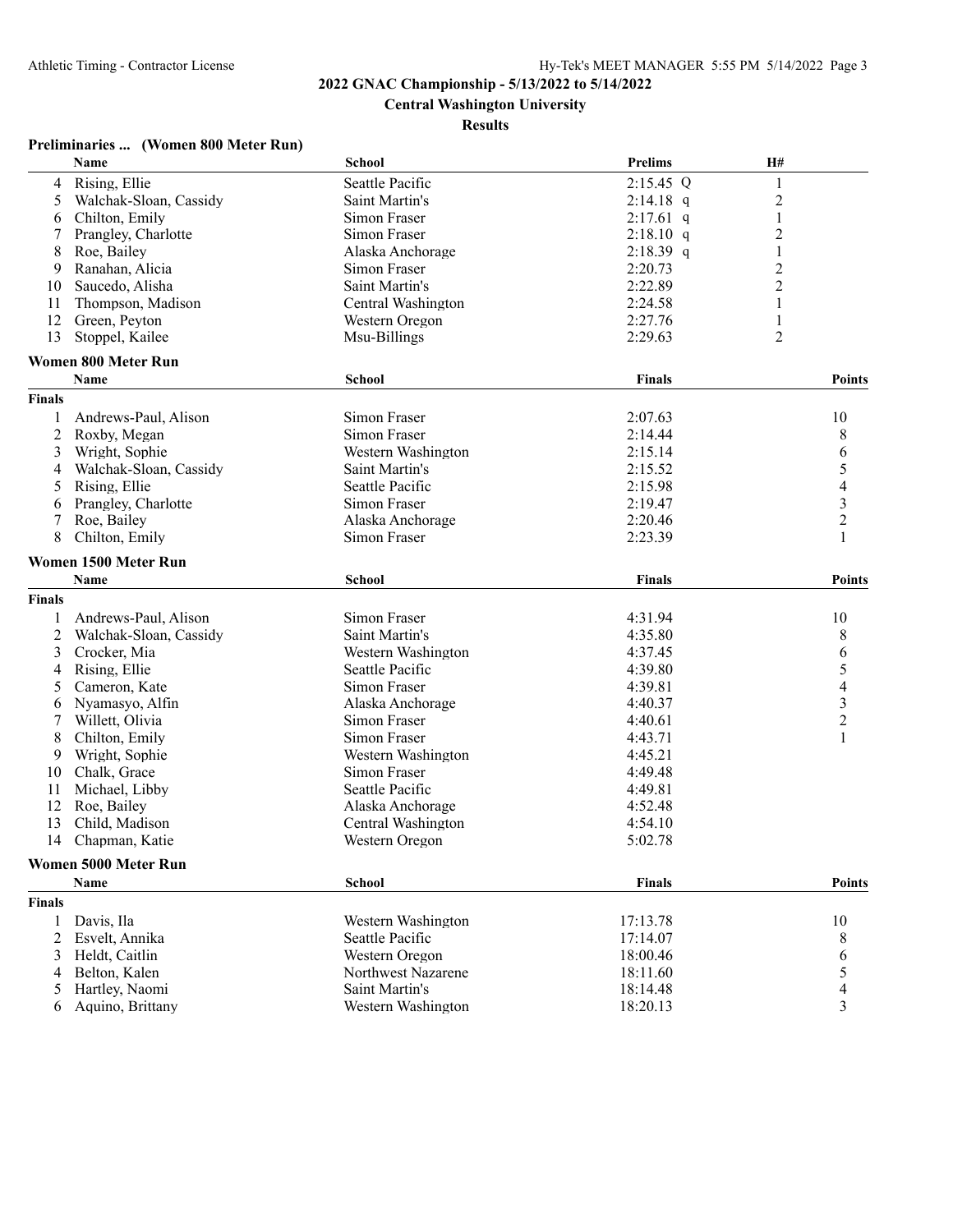# **Central Washington University**

### **Results**

# **Finals ... (Women 5000 Meter Run)**

|                | Name                           | <b>School</b>      | <b>Finals</b>  |        |                | <b>Points</b>            |
|----------------|--------------------------------|--------------------|----------------|--------|----------------|--------------------------|
| $\tau$         | Garcia, Luz                    | Western Oregon     | 18:29.97       |        |                | $\overline{c}$           |
| 8              | Marion, Ella                   | Simon Fraser       | 18:41.71       |        |                | 1                        |
| 9              | Yorges, Nicki                  | Seattle Pacific    | 18:44.49       |        |                |                          |
| 10             | Sabra, Sara                    | Saint Martin's     | 18:52.02       |        |                |                          |
| 11             | Mattson, Molly                 | Central Washington | 19:11.96       |        |                |                          |
| 12             | Melville, Rosie                | Central Washington | 19:12.15       |        |                |                          |
| 13             | Himelbloom, Arielle            | Alaska Anchorage   | 19:38.78       |        |                |                          |
| 14             | Johnson, Emily                 | Western Oregon     | 20:04.59       |        |                |                          |
| $\overline{a}$ | Child, Madison                 | Central Washington | <b>DNF</b>     |        |                |                          |
|                | Women 10000 Meter Run          |                    |                |        |                |                          |
|                | <b>Name</b>                    | <b>School</b>      | <b>Finals</b>  |        |                | <b>Points</b>            |
| Finals         |                                |                    |                |        |                |                          |
| 1              | Esvelt, Annika                 | Seattle Pacific    | 36:32.30       |        |                | 10                       |
| 2              | Belton, Kalen                  | Northwest Nazarene | 38:19.73       |        |                | 8                        |
| 3              | Heldt, Caitlin                 | Western Oregon     | 38:20.48       |        |                | 6                        |
| 4              | Garcia, Luz                    | Western Oregon     | 38:43.13       |        |                | 5                        |
| 5              | Aquino, Brittany               | Western Washington | 38:51.16       |        |                | $\overline{\mathcal{L}}$ |
| 6              | Sabra, Sara                    | Saint Martin's     | 39:03.99       |        |                | 3                        |
| 7              | Mastin, Zoie                   | Central Washington | 40:23.28       |        |                | $\overline{c}$           |
| 8              | McMahon, Emily                 | Northwest Nazarene | 41:06.74       |        |                | 1                        |
| 9              | Heim, Kelli                    | Central Washington | 41:15.01       |        |                |                          |
| 10             | Whitmer, Ally                  | Msu-Billings       | 41:50.59       |        |                |                          |
| 11             | Himelbloom, Arielle            | Alaska Anchorage   | 41:55.93       |        |                |                          |
| 12             | Wiersema, Kit                  | Msu-Billings       | 42:47.83       |        |                |                          |
| 13             | Burton, Abby                   | Saint Martin's     | 48:17.63       |        |                |                          |
|                | <b>Women 100 Meter Hurdles</b> |                    |                |        |                |                          |
|                | <b>Name</b>                    | <b>School</b>      | <b>Prelims</b> | Wind   | <b>H#</b>      |                          |
|                | <b>Preliminaries</b>           |                    |                |        |                |                          |
| 1              | Voloshin, Diana                | Simon Fraser       | 14.40 Q        | $-1.3$ | $\mathbf{1}$   |                          |
| 2              | Cano, Elena                    | Alaska Anchorage   | 14.57 Q        | 0.9    | $\overline{2}$ |                          |
| 3              | Popchock, Ana                  | Western Oregon     | 14.54 $q$      | $-1.3$ | $\mathbf{1}$   |                          |
| 4              | DeChenne, McCall               | Central Washington | 14.64 $q$      | 0.9    | $\overline{2}$ |                          |
| 5              | Hurley, Jenelle                | Western Oregon     | 14.78 $q$      | 0.9    | $\overline{c}$ |                          |
| 6              | Thompson, Maliyah              | Western Oregon     | 14.80 $q$      | 0.9    | $\overline{c}$ |                          |
| 7              | Van Der Meer, Mette            | Alaska Anchorage   | 14.95 q        | $-1.3$ | $\mathbf{1}$   |                          |
| 8              | De Arvizu Sarrias, Blanca      | Alaska Anchorage   | 14.98 q        | 0.9    | $\overline{2}$ |                          |
| 9              | Cintron, Gabriela              | Saint Martin's     | 14.99          | $-1.3$ | $\mathbf{1}$   |                          |
|                | Kibbee, Leanne                 | Western Washington |                |        | $\overline{2}$ |                          |
| 10             |                                |                    | 15.38          | 0.9    | $\overline{2}$ |                          |
| 11             | Bates, Naomi                   | Western Washington | 15.69          | 0.9    |                |                          |
| 12             | Mortensen, Eden                | Saint Martin's     | 15.73          | $-1.3$ | $\mathbf{1}$   |                          |
| 13             | Blue, Hailey                   | Western Oregon     | 16.24          | $-1.3$ | $\mathbf{1}$   |                          |
| 14             | Cook, Hannah                   | Saint Martin's     | 16.35          | $-1.3$ | $\,1$          |                          |
| 15             | Zilla, Margaret                | Saint Martin's     | 16.37          | 0.9    | $\overline{c}$ |                          |
| $---$          | Chandler, Lauryn               | Central Washington | <b>FS</b>      | $-1.3$ | 1              |                          |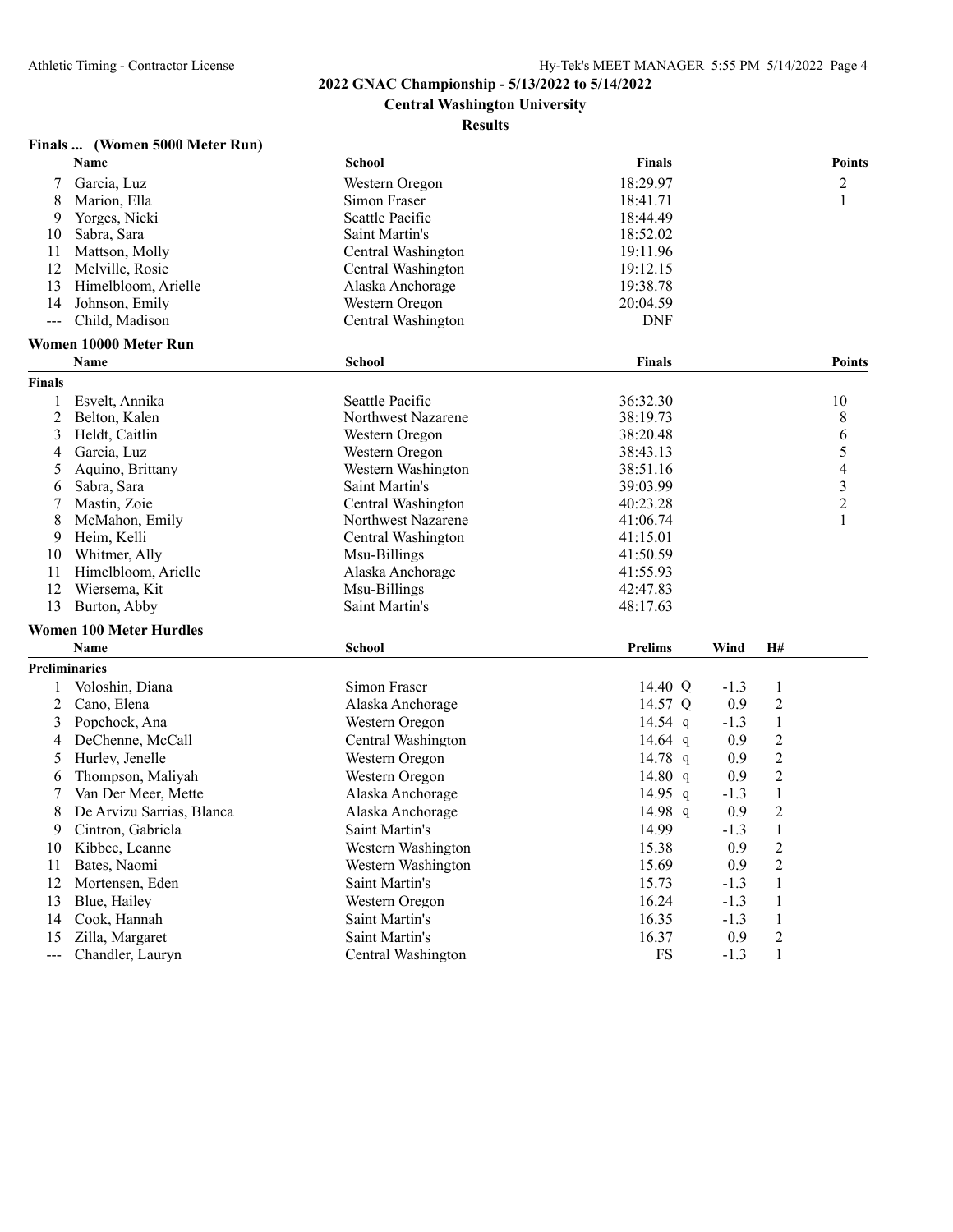**Central Washington University**

**Results**

# **Women 100 Meter Hurdles**

|                     | Name                                 | <b>School</b>      | <b>Finals</b>  | Wind             | <b>Points</b>  |
|---------------------|--------------------------------------|--------------------|----------------|------------------|----------------|
| Finals              |                                      |                    |                |                  |                |
| 1                   | Voloshin, Diana                      | Simon Fraser       | 14.28          | $-0.3$           | 10             |
| 2                   | DeChenne, McCall                     | Central Washington | 14.55          | $-0.3$           | 8              |
| 3                   | Cano, Elena                          | Alaska Anchorage   | 14.57          | $-0.3$           | 6              |
| 4                   | Thompson, Maliyah                    | Western Oregon     | 14.64          | $-0.3$           | 5              |
| 5                   | Hurley, Jenelle                      | Western Oregon     | 14.72          | $-0.3$           | 4              |
| 6                   | Van Der Meer, Mette                  | Alaska Anchorage   | 14.85          | $-0.3$           | 3              |
|                     | De Arvizu Sarrias, Blanca            |                    | 15.12          | $-0.3$           | 2              |
| 7                   |                                      | Alaska Anchorage   |                |                  |                |
| $\qquad \qquad - -$ | Popchock, Ana                        | Western Oregon     | <b>FS</b>      | $-0.3$           |                |
|                     | <b>Women 400 Meter Hurdles</b>       |                    |                |                  |                |
|                     | <b>Name</b>                          | School             | <b>Prelims</b> | H#               |                |
|                     | Preliminaries                        |                    |                |                  |                |
| 1                   | DeChenne, McCall                     | Central Washington | $1:02.30$ Q    | 2                |                |
| 2                   | Cano, Elena                          | Alaska Anchorage   | $1:03.05$ Q    | $\mathbf{1}$     |                |
| 3                   | Binder, Erika                        | Simon Fraser       | 1:03.96 q      | $\overline{c}$   |                |
| 4                   | Bosma, Claire                        | Simon Fraser       | $1:05.13$ q    | $\overline{2}$   |                |
| 5                   | Hurley, Jenelle                      | Western Oregon     | $1:05.19$ q    | 1                |                |
| 6                   | Lambing, Madeline                    | Western Oregon     | 1:05.32 q      | $\overline{c}$   |                |
| 7                   | De Arvizu Sarrias, Blanca            | Alaska Anchorage   | $1:05.70$ q    | $\mathbf{1}$     |                |
| 8                   | Drury, Kaitlyn                       | Northwest Nazarene | $1:05.85$ q    | 1                |                |
| 9                   | Bates, Naomi                         | Western Washington | 1:06.23        | $\overline{2}$   |                |
| 10                  | Bartolaba, Haley                     | Alaska Anchorage   | 1:07.22        | 1                |                |
| 11                  | Brown, Johanna                       | Seattle Pacific    | 1:07.71        | 1                |                |
| 12                  | Graham, Hailey                       | Northwest Nazarene | 1:07.90        | $\overline{c}$   |                |
| 13                  | Krill, Rachel                        | Central Washington | 1:08.97        | $\mathbf{1}$     |                |
| 14                  | Fletcher, McKenzie                   | Seattle Pacific    | 1:09.02        | $\overline{2}$   |                |
| 15                  | Durbin, Sierra                       | Msu-Billings       | 1:16.68        | $\boldsymbol{2}$ |                |
| $---$               | Mortensen, Eden                      | Saint Martin's     | DQ             | 1                |                |
|                     |                                      |                    |                |                  |                |
|                     | <b>Women 400 Meter Hurdles</b>       |                    |                |                  |                |
|                     | <b>Name</b>                          | School             | <b>Finals</b>  |                  | <b>Points</b>  |
| <b>Finals</b>       |                                      |                    |                |                  |                |
| 1                   | DeChenne, McCall                     | Central Washington | 1:01.59        |                  | 10             |
| 2                   | Cano, Elena                          | Alaska Anchorage   | 1:02.15        |                  | 8              |
| 3                   | Lambing, Madeline                    | Western Oregon     | 1:03.85        |                  | 6              |
| 4                   | Binder, Erika                        | Simon Fraser       | 1:04.26        |                  | 5              |
| 5                   | Hurley, Jenelle                      | Western Oregon     | 1:04.39        |                  | 4              |
| 6                   | Bosma, Claire                        | Simon Fraser       | 1:05.99        |                  | 3              |
| 7                   | De Arvizu Sarrias, Blanca            | Alaska Anchorage   | 1:06.39        |                  | $\overline{2}$ |
| 8                   | Drury, Kaitlyn                       | Northwest Nazarene | 1:09.03        |                  | 1              |
|                     | <b>Women 3000 Meter Steeplechase</b> |                    |                |                  |                |
|                     |                                      |                    |                |                  |                |
|                     | Name                                 | <b>School</b>      | <b>Finals</b>  |                  | <b>Points</b>  |
| Finals              |                                      |                    |                |                  |                |
| 1                   | Davis, Ila                           | Western Washington | 10:31.55       |                  | 10             |
| 2                   | Willett, Olivia                      | Simon Fraser       | 10:54.77       |                  | 8              |
| 3                   | Stoppel, Kailee                      | Msu-Billings       | 11:23.11       |                  | 6              |
| 4                   | Nyamasyo, Alfin                      | Alaska Anchorage   | 11:28.15       |                  | 5              |
| 5                   | Chapman, Katie                       | Western Oregon     | 11:48.83       |                  | 4              |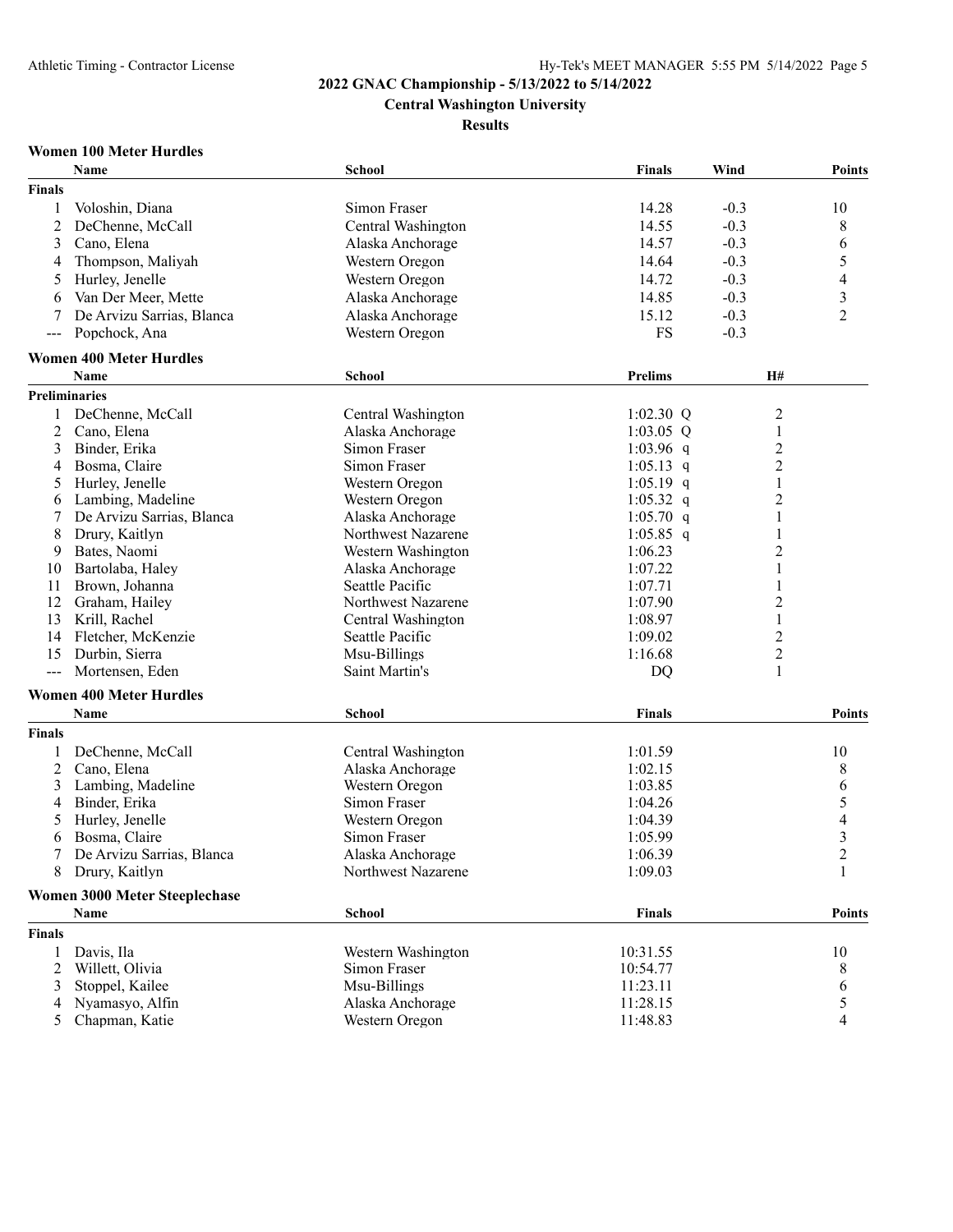**Central Washington University**

### **Results**

|               | Finals  (Women 3000 Meter Steeplechase) |                          |                              |                      |                |
|---------------|-----------------------------------------|--------------------------|------------------------------|----------------------|----------------|
|               | Name                                    | School                   |                              | <b>Finals</b>        | <b>Points</b>  |
| 6             | Spaic, Sofija                           | Alaska Anchorage         |                              | 12:12.85             | 3              |
| 7             | Gohr, Caitlin                           | Central Washington       |                              | 12:13.23             | $\overline{c}$ |
| 8             | Larson, Lindie                          | Western Oregon           |                              | 12:27.23             | 1              |
| 9             | Lester, Kay                             | Central Washington       |                              | 12:53.93             |                |
|               | <b>Women 4x100 Meter Relay</b>          |                          |                              |                      |                |
|               | <b>Team</b>                             | Relay                    |                              | <b>Finals</b>        | <b>Points</b>  |
| <b>Finals</b> |                                         |                          |                              |                      |                |
| 1             | Seattle Pacific                         | A                        |                              | 45.88                | 10             |
|               | 1) Igbonagwam, Peace                    | 2) Aniteye, Vanessa      | 3) Green, Aniya              | 4) Bouyer, Jenna     |                |
|               | Simon Fraser                            | A                        |                              | 46.51                | 8              |
|               | 1) Binder, Erika                        | 2) Leclair, Marie-Eloise | 3) Lindsay, Emily            | 4) Voloshin, Diana   |                |
|               | Central Washington                      | A                        |                              | 47.13                | 6              |
|               | 1) Hansen, Makenna                      | 2) Williams, Juliette    | 3) Ochoa, Yareli             | 4) Hollis, E'Lexis   |                |
|               | 4 Western Oregon                        | A                        |                              | 47.28                | 5              |
|               | 1) Hopwood, Maya                        | 2) Wilson, Taryn         | 3) Popchock, Ana             | 4) Thompson, Maliyah |                |
|               | Alaska Anchorage                        | А                        |                              | 48.12                | 4              |
|               | 1) Johansen, Victoria                   | 2) Backman, Kaitlyn      | 3) De Arvizu Sarrias, Blanca | 4) Vidad, Joei       |                |
|               | 6 Northwest Nazarene                    | A                        |                              | 48.16                | 3              |
|               | 1) Baniaga, Katie                       | 2) Wood, Abbey           | 3) Grande, Madison           | 4) Brence, Kalli     |                |
|               | 7 Western Washington                    | A                        |                              | 49.16                | 2              |
|               | 1) Lyamba, Lainnie                      | 2) Cheney, Caitlyn       | 3) Sanford, Jamie            | 4) Bates, Naomi      |                |
| 8             | Saint Martin's                          | A                        |                              | 49.90                | 1              |
|               | 1) Vu, Madison                          | 2) Bell, Cree            | 3) Zilla, Margaret           | 4) Cintron, Gabriela |                |
|               |                                         |                          |                              |                      |                |
|               | <b>Women 4x400 Meter Relay</b>          |                          |                              |                      |                |
|               | <b>Team</b>                             | Relay                    |                              | <b>Finals</b>        | <b>Points</b>  |
| <b>Finals</b> |                                         |                          |                              |                      |                |
| 1             | Simon Fraser                            | A                        |                              | 3:43.50              | 10             |
|               | 1) Binder, Erika                        | 2) Andrews-Paul, Alison  | 3) Leclair, Marie-Eloise     | 4) Lindsay, Emily    |                |
|               | 2 Seattle Pacific                       | A                        |                              | 3:48.62              | 8              |
|               | 1) Igbonagwam, Peace                    | 2) Bouyer, Jenna         | 3) Green, Aniya              | 4) Aniteye, Vanessa  |                |
| 3             | Alaska Anchorage                        | А                        |                              | 3:53.74              | 6              |
|               | 1) Cano, Elena                          | 2) Vidad, Joei           | 3) De Arvizu Sarrias, Blanca | 4) Atlas, Tylantiss  |                |
|               | 4 Northwest Nazarene                    | A                        |                              | 3:58.19              | 5              |
|               | 1) Brence, Kalli                        | 2) Gomez, Alejandra      | 3) Wood, Abbey               | 4) DeJong, Laine     |                |
|               | 5 Western Oregon                        |                          |                              | 4:00.16              | 4              |
|               | 1) Lambing, Madeline                    | 2) Thompson, Maliyah     | 3) Green, Peyton             | 4) Hart, Jessy       |                |
|               | 6 Western Washington                    | $\overline{A}$           |                              | 4:01.88              | 3              |
|               | 1) Bates, Naomi                         | 2) Wright, Sophie        | 3) Cheney, Caitlyn           | 4) Crocker, Mia      |                |
|               | 7 Central Washington                    | A                        |                              | 4:02.55              | 2              |
|               | 1) Hansen, Makenna                      | 2) Hollis, E'Lexis       | 3) Ochoa, Yareli             | 4) DeChenne, McCall  |                |
| 8             | Msu-Billings                            | A                        |                              | 4:08.24              | 1              |
|               | 1) Severson, Madeline                   | 2) Durbin, Sierra        | 3) Hamill, Katelyn           | 4) Stoppel, Kailee   |                |
|               |                                         |                          |                              |                      |                |
|               | <b>Women High Jump</b>                  |                          |                              |                      |                |
|               | Name                                    | <b>School</b>            | <b>Finals</b>                |                      | <b>Points</b>  |
| <b>Finals</b> |                                         |                          |                              |                      |                |
| 1             | Neal, Jessica                           | Western Washington       | 1.64m                        | 5-04.50              | 10             |
| 2             | Koch, Miya                              | Northwest Nazarene       | J1.64m                       | 5-04.50              | 8              |
| 3             | Deters, Amity                           | Western Oregon           | J1.64m                       | 5-04.50              | 6              |
| 4             | Cano, Elena                             | Alaska Anchorage         | J1.64m                       | 5-04.50              | 5              |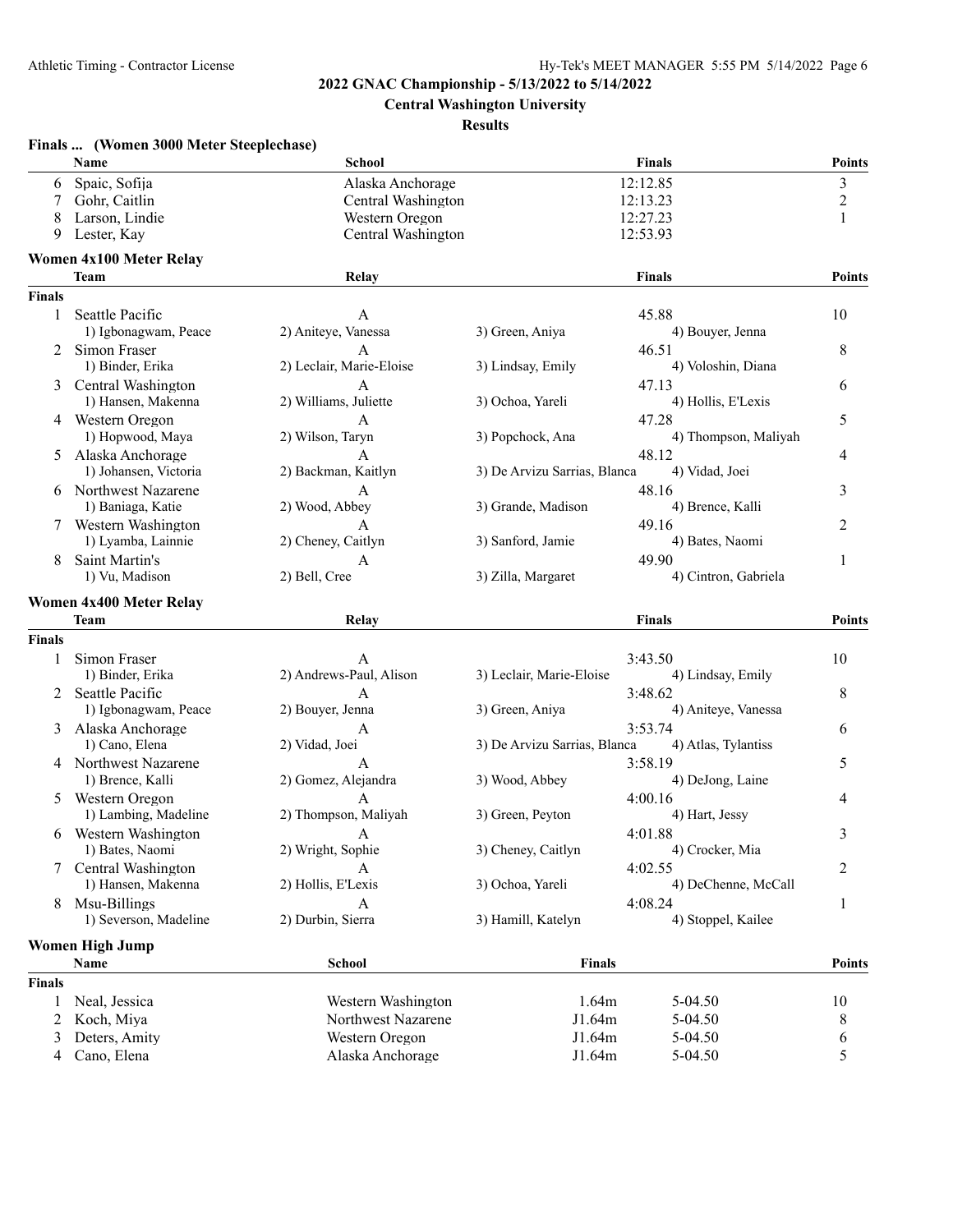**Central Washington University**

### **Results**

# **Finals ... (Women High Jump)**

|                | Name                           | <b>School</b>      | <b>Finals</b>     |              |      |                | <b>Points</b>  |
|----------------|--------------------------------|--------------------|-------------------|--------------|------|----------------|----------------|
| 5              | Ngaida, Kalulusno              | Western Oregon     | 1.59m             | 5-02.50      |      |                | 4              |
| 6              | Kania, Sydney                  | Simon Fraser       | J1.59m            | 5-02.50      |      |                | $\mathfrak{Z}$ |
| 7              | Dawkins, Aliyah                | Western Washington | J1.59m            | 5-02.50      |      |                | $\overline{c}$ |
| 8              | Maywin, Akor                   | Alaska Anchorage   | J1.59m            | 5-02.50      |      |                | 1              |
| 9              | Kibbee, Leanne                 | Western Washington | 1.54m             | 5-00.50      |      |                |                |
| 10             | Mortensen, Eden                | Saint Martin's     | J1.54m            | 5-00.50      |      |                |                |
| 11             | Hurley, Jenelle                | Western Oregon     | 1.49 <sub>m</sub> | $4 - 10.50$  |      |                |                |
| 12             | Clemens, Macy                  | Western Oregon     | J1.49m            | $4 - 10.50$  |      |                |                |
| 13             | Mader, Mikayla                 | Alaska Anchorage   | J1.49m            | 4-10.50      |      |                |                |
| $\frac{1}{2}$  | Severson, Madeline             | Msu-Billings       | NH                |              |      |                |                |
|                | <b>Women Pole Vault</b>        |                    |                   |              |      |                |                |
|                | Name                           | School             | <b>Finals</b>     |              |      |                | <b>Points</b>  |
| <b>Finals</b>  |                                |                    |                   |              |      |                |                |
| 1              | Yenor, Kinsey                  | Northwest Nazarene | 3.65m             | 11-11.75     |      |                | 10             |
| $\overline{2}$ | Daugherty, Lizzy               | Seattle Pacific    | J3.65m            | 11-11.75     |      |                | 8              |
| 3              | Van Der Meer, Mette            | Alaska Anchorage   | 3.55m             | 11-07.75     |      |                | 6              |
| 4              | Cheney, Julie                  | Northwest Nazarene | J3.55m            | 11-07.75     |      |                | 5              |
| 5              | Tran, Annie                    | Western Washington | 3.45m             | 11-03.75     |      |                | 4              |
| 6              | Licari, Madison                | Seattle Pacific    | 3.35m             | 10-11.75     |      |                | 3              |
| 7              | Hill, Charlie                  | Seattle Pacific    | 3.20 <sub>m</sub> | 10-06.00     |      |                | $\overline{c}$ |
| 8              | Skaggs, Claire                 | Saint Martin's     | J3.20m            | 10-06.00     |      |                | 1              |
| 9              | Cabrera, Brianna               | Saint Martin's     | 3.05m             | 10-00.00     |      |                |                |
| 9              | Young, Phoebe                  | Saint Martin's     | 3.05m             | $10 - 00.00$ |      |                |                |
| 11             | Konrad, Shawnee                | Western Washington | J3.05m            | 10-00.00     |      |                |                |
| 11             | Coleman, Allison               | Central Washington | J3.05m            | 10-00.00     |      |                |                |
| 13             | Brelsford, Mariah              | Alaska Anchorage   | 2.90 <sub>m</sub> | 9-06.25      |      |                |                |
| ---            | Coble, Kaylee                  | Western Washington | $\rm NH$          |              |      |                |                |
| $\sim$ $\sim$  | Mancinelli, Olivia             | Northwest Nazarene | $\rm NH$          |              |      |                |                |
| $\frac{1}{2}$  | Northey, Emily                 | Seattle Pacific    | $\rm NH$          |              |      |                |                |
|                |                                |                    |                   |              |      |                |                |
|                | <b>Women Long Jump</b><br>Name | School             | <b>Finals</b>     |              | Wind | H#             | <b>Points</b>  |
| <b>Finals</b>  |                                |                    |                   |              |      |                |                |
| 1              | Hurley, Jenelle                | Western Oregon     | 5.93m             | 19-05.50     | 3.6  | $\overline{c}$ | 10             |
| 2              | Igbonagwam, Peace              | Seattle Pacific    | 5.81m             | 19-00.75     | 2.8  | $\overline{c}$ | 8              |
|                |                                |                    | 5.80m             | 19-00.50     |      |                |                |
| 3              | Lagerwey, Matty                | Western Washington |                   |              | 0.5  | $\overline{c}$ | 6              |
| 4              | Cano, Elena                    | Alaska Anchorage   | 5.65m             | 18-06.50     | 3.2  | $\overline{2}$ | 5              |
| 5              | Dawkins, Aliyah                | Western Washington | 5.55m             | 18-02.50     | 2.1  | 2              | 4              |
| 6              | Young, Makaylee                | Central Washington | 5.52m             | 18-01.50     | 4.4  | $\overline{c}$ | 3              |
| 7              | Popchock, Ana                  | Western Oregon     | 5.47m             | 17-11.50     | 4.8  | 1              | $\overline{c}$ |
| 8              | Kibbee, Leanne                 | Western Washington | 5.46m             | 17-11.00     | 0.6  | $\overline{c}$ | 1              |
| 9              | DeJong, Laine                  | Northwest Nazarene | 5.35m             | 17-06.75     | 2.7  | 1              |                |
| 10             | Lynn, Kendall                  | Msu-Billings       | 5.28m             | 17-04.00     | 2.5  | $\overline{c}$ |                |
| 11             | Waller, Danielle               | Simon Fraser       | 5.26m             | 17-03.25     | 2.3  | 1              |                |
| 12             | Deters, Amity                  | Western Oregon     | 5.22m             | 17-01.50     | 3.6  | $\mathbf{1}$   |                |
| 13             | Lyamba, Lainnie                | Western Washington | 5.20m             | 17-00.75     | 2.1  | $\overline{c}$ |                |
| 14             | Severson, Madeline             | Msu-Billings       | 5.12m             | 16-09.75     | 5.4  | 1              |                |
| 15             | Kania, Sydney                  | Simon Fraser       | 5.05m             | 16-07.00     | 3.0  | $\mathbf{1}$   |                |
| 16             | Clark, Emma                    | Northwest Nazarene | 4.77m             | 15-07.75     | 2.6  | $\mathbf{1}$   |                |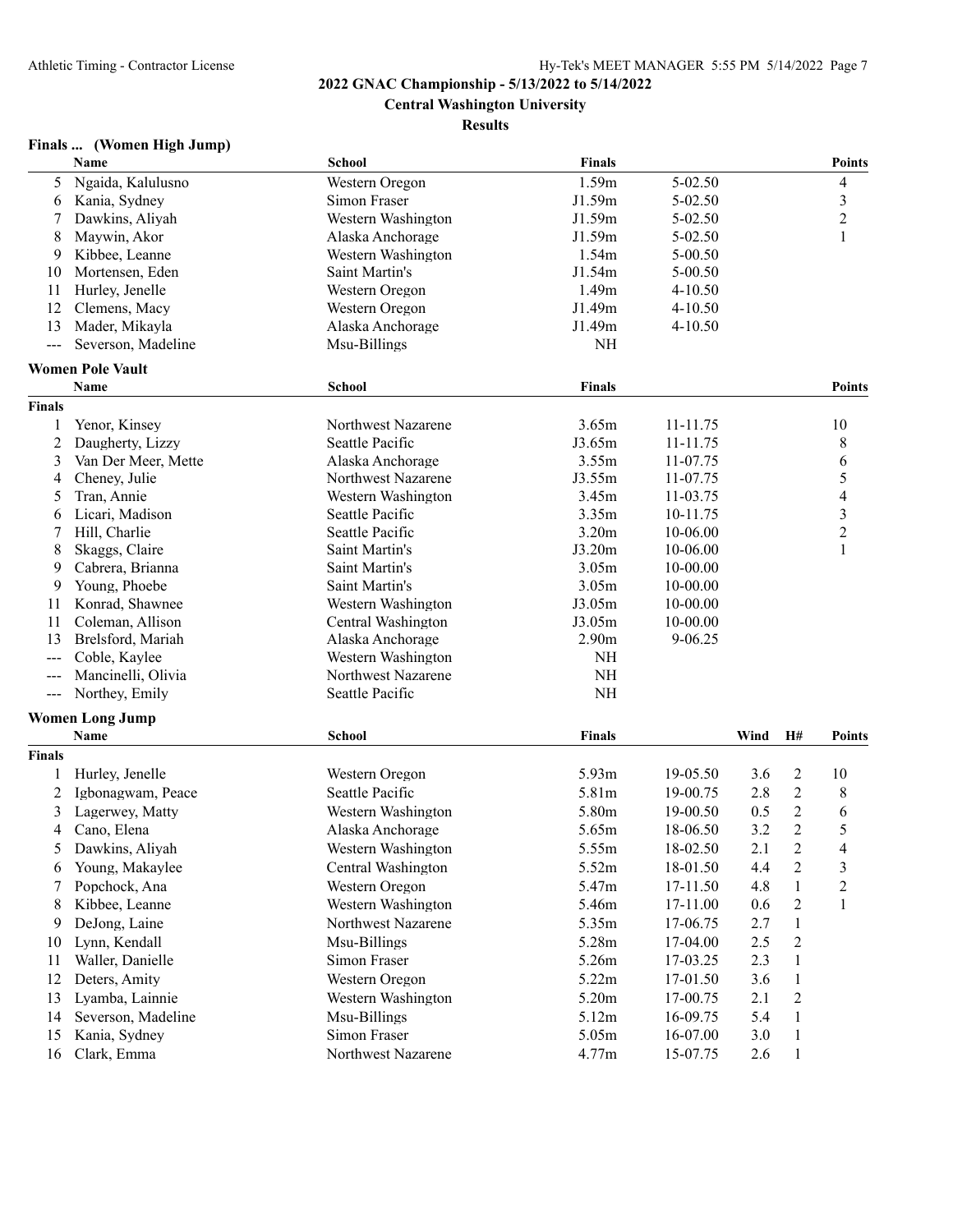**Central Washington University**

**Results**

# **Finals ... (Women Long Jump)**

|               | Name                            | <b>School</b>                            | <b>Finals</b>    |                      | Wind   | H#                               | <b>Points</b>            |
|---------------|---------------------------------|------------------------------------------|------------------|----------------------|--------|----------------------------------|--------------------------|
| 17            | Maywin, Akor                    | Alaska Anchorage                         | 4.67m            | 15-04.00             | 3.6    | 1                                |                          |
|               | <b>Women Triple Jump</b>        |                                          |                  |                      |        |                                  |                          |
|               | Name                            | School                                   | <b>Finals</b>    |                      | Wind   | H#                               | <b>Points</b>            |
| <b>Finals</b> |                                 |                                          |                  |                      |        |                                  |                          |
| 1             | Popchock, Ana                   | Western Oregon                           | 11.88m           | 38-11.75             | $+0.0$ | 2                                | 10                       |
| 2             | Dawkins, Aliyah                 | Western Washington                       | 11.83m           | 38-09.75             | 0.2    | $\overline{2}$                   | 8                        |
| 3             | Cabanos, Erica                  | Central Washington                       | 11.70m           | 38-04.75             | 0.5    | $\overline{2}$                   | 6                        |
| 4             | Lynn, Kendall                   | Msu-Billings                             | 11.49m           | 37-08.50             | 0.3    | $\overline{2}$                   | 5                        |
| 5             | Hurley, Jenelle                 | Western Oregon                           | 11.41m           | 37-05.25             | 0.8    | $\overline{2}$                   | $\overline{\mathcal{A}}$ |
| 6             | Sanford, Jamie                  | Western Washington                       | 11.38m           | 37-04.00             | 0.7    | $\mathbf{1}$                     | 3                        |
| 7             | Primrose, Kennedy               | Simon Fraser                             | 11.13m           | 36-06.25             | 0.1    | $\overline{2}$                   | $\overline{2}$           |
| 8             | Lagerwey, Matty                 | Western Washington                       | 11.08m           | 36-04.25             | 1.3    | $\mathbf{1}$                     | $\mathbf{1}$             |
| 9             | Alberts, Ellie                  | Northwest Nazarene                       | 10.98m           | 36-00.25             | $-0.1$ | $\mathbf{1}$                     |                          |
| 10            | Clark, Emma                     | Northwest Nazarene                       | 10.97m           | 36-00.00             | $+0.0$ | $\overline{2}$                   |                          |
| 11            | Lyamba, Lainnie                 | Western Washington                       | 10.72m           | 35-02.00             | 1.1    | $\overline{2}$                   |                          |
| 12            | Zilla, Margaret                 | Saint Martin's                           | 10.66m           | 34-11.75             | 1.3    | $\mathbf{1}$                     |                          |
| 13            | Paugh, Madison                  | Simon Fraser                             | 10.59m           | 34-09.00             | 0.9    | $\mathbf{1}$                     |                          |
| 14            | Jackson, Logan                  | Western Oregon                           | 10.06m           | 33-00.25             | 0.5    | $\mathbf{1}$                     |                          |
| 15            | Blue, Hailey                    | Western Oregon                           | 9.98m            | 32-09.00             | $+0.0$ | $\mathbf{1}$                     |                          |
| $\sim$ $\sim$ | Deters, Amity                   | Western Oregon                           | <b>FOUL</b>      |                      |        | $\mathbf{1}$                     |                          |
| $\frac{1}{2}$ | Clemens, Macy                   | Western Oregon                           | <b>FOUL</b>      |                      |        | $\overline{2}$                   |                          |
|               |                                 |                                          |                  |                      |        |                                  |                          |
|               | <b>Women Shot Put</b>           |                                          |                  |                      |        |                                  |                          |
|               | Name                            | <b>School</b>                            | <b>Finals</b>    |                      |        | H#                               | <b>Points</b>            |
| <b>Finals</b> |                                 |                                          |                  |                      |        |                                  |                          |
| 1             | Gianotti, Moana                 | Western Oregon                           | 13.80m           | 45-03.50             |        | $\overline{c}$                   | 10                       |
| 2             | Herbert, Destany<br>Fisk, Avery | Northwest Nazarene<br>Central Washington | 13.63m<br>13.37m | 44-08.75<br>43-10.50 |        | $\overline{c}$<br>$\overline{2}$ | 8<br>6                   |
| 3<br>4        | Potts, Katie                    | Western Washington                       | 12.90m           | 42-04.00             |        | $\overline{2}$                   | 5                        |
| 5             | Lyness, Liliana                 | Western Oregon                           | 12.63m           | 41-05.25             |        | $\mathbf{1}$                     | $\overline{\mathcal{A}}$ |
| 6             | Saribay, Jocelyn                | Saint Martin's                           | 12.49m           | 40-11.75             |        | $\overline{c}$                   | 3                        |
| 7             | Kaufman, Jasmine                | Western Washington                       | 11.89m           | 39-00.25             |        | $\overline{c}$                   | $\overline{c}$           |
| 8             | Elenbaas, Payton                | Central Washington                       | 11.86m           | 38-11.00             |        | $\overline{c}$                   | 1                        |
| 9             | Cleveland Barrera, Carmen       | Western Washington                       | 11.75m           | 38-06.75             |        | $\overline{c}$                   |                          |
| 10            | Lobmeyer, Dakota                | Msu-Billings                             | 11.59m           | 38-00.25             |        | $\overline{c}$                   |                          |
| 11            | Christman, Aubrie               | Msu-Billings                             | 10.83m           | 35-06.50             |        | $\mathbf{1}$                     |                          |
| 12            | Short, Amanda                   | Western Washington                       | 10.81m           | 35-05.75             |        | 1                                |                          |
| 13            | Moline, Ryann                   | Msu-Billings                             | 10.77m           | 35-04.00             |        | 1                                |                          |
| 14            | Hargett, Halle                  | Western Oregon                           | 10.73m           | 35-02.50             |        | 1                                |                          |
| 15            | Andres, Krystal                 | Western Oregon                           | 10.69m           | 35-01.00             |        |                                  |                          |
| 16            | Noser, Riley                    | Msu-Billings                             | 10.48m           | 34-04.75             |        | 1                                |                          |
| 17            | Crawford, Jordan                | Northwest Nazarene                       | 10.36m           | 34-00.00             |        | $\mathbf{1}$                     |                          |
|               | <b>Women Discus Throw</b>       |                                          |                  |                      |        |                                  |                          |
|               | Name                            | <b>School</b>                            | <b>Finals</b>    |                      |        | H#                               | Points                   |
| <b>Finals</b> |                                 |                                          |                  |                      |        |                                  |                          |
| 1             | Fisk, Avery                     | Central Washington                       | 43.47m           | 142-07               |        | 2                                | 10                       |
| 2             | Potts, Katie                    | Western Washington                       | 42.39m           | 139-01               |        | $\overline{c}$                   | 8                        |
| 3             | Coe, Taliah                     | Western Washington                       | 40.47m           | 132-09               |        | $\overline{2}$                   | 6                        |
|               |                                 |                                          |                  |                      |        |                                  |                          |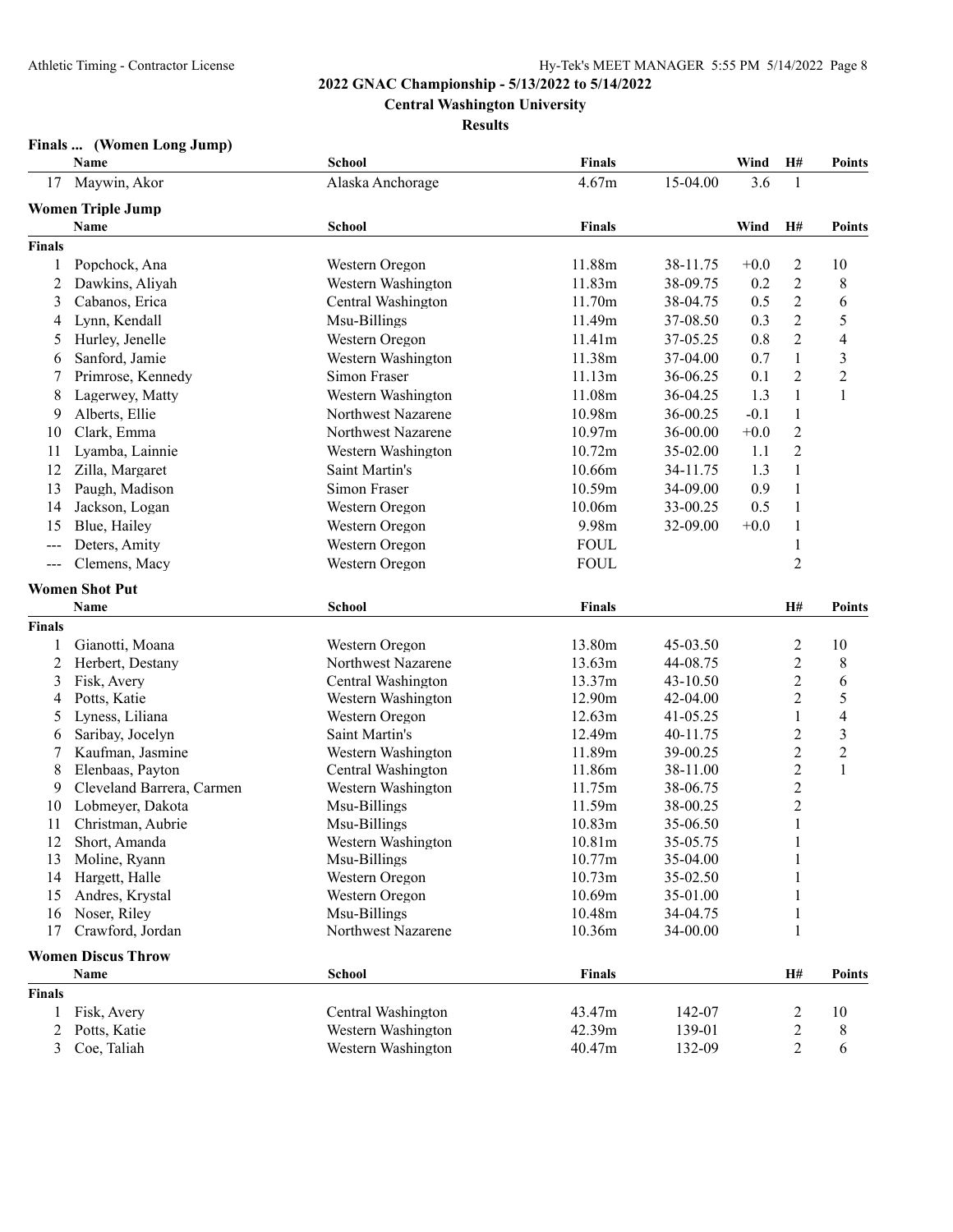**Central Washington University**

### **Results**

# **Finals ... (Women Discus Throw)**

|               | Name                       | <b>School</b>      | <b>Finals</b> |            | H#             | <b>Points</b>            |
|---------------|----------------------------|--------------------|---------------|------------|----------------|--------------------------|
| 4             | Herbert, Destany           | Northwest Nazarene | 39.86m        | 130-09     | $\overline{2}$ | 5                        |
| 5             | Moline, Ryann              | Msu-Billings       | 38.54m        | 126-05     | $\overline{c}$ | $\overline{4}$           |
| 6             | Hargett, Halle             | Western Oregon     | 37.97m        | 124-07     | $\overline{2}$ | $\mathfrak{Z}$           |
| 7             | Board, Brenna              | Central Washington | 36.56m        | 119-11     | $\mathbf{1}$   | $\overline{2}$           |
| 8             | Andres, Krystal            | Western Oregon     | 36.08m        | 118-04     | $\overline{2}$ | $\mathbf{1}$             |
| 9             | Elenbaas, Payton           | Central Washington | 35.06m        | 115-00     | $\overline{2}$ |                          |
| 10            | Lobmeyer, Dakota           | Msu-Billings       | 35.02m        | 114-11     | $\mathbf{1}$   |                          |
| 11            | Ekness, Faith              | Msu-Billings       | 33.55m        | 110-01     | 1              |                          |
| 12            | Kaufman, Jasmine           | Western Washington | 33.39m        | 109-06     | 1              |                          |
| 13            | Tulimaiau, Danara          | Msu-Billings       | 33.27m        | 109-02     | $\mathbf{1}$   |                          |
| 14            | Crawford, Jordan           | Northwest Nazarene | 33.00m        | 108-03     | $\overline{2}$ |                          |
| 15            | Saribay, Jocelyn           | Saint Martin's     | 26.26m        | 86-02      | $\,1$          |                          |
| $\frac{1}{2}$ | Christman, Aubrie          | Msu-Billings       | <b>FOUL</b>   |            | $\mathbf{1}$   |                          |
|               | <b>Women Hammer Throw</b>  |                    |               |            |                |                          |
|               |                            |                    |               |            |                |                          |
|               | Name                       | <b>School</b>      | <b>Finals</b> |            | H#             | <b>Points</b>            |
| <b>Finals</b> |                            |                    |               |            |                |                          |
| 1             | Westfall, Raine            | Western Washington | 51.84m        | 170-01     | $\overline{2}$ | 10                       |
| 2             | Liniewski, Zuzanna         | Simon Fraser       | 48.46m        | 159-00     | $\overline{2}$ | 8                        |
| 3             | Pesina, Mercedes           | Central Washington | 47.78m        | 156-09     | $\overline{2}$ | 6                        |
| 4             | Lyness, Liliana            | Western Oregon     | 47.41m        | 155-06     | $\overline{2}$ | 5                        |
| 5             | Herbert, Destany           | Northwest Nazarene | 47.03m        | 154-03     | $\overline{2}$ | $\overline{4}$           |
| 6             | Elenbaas, Payton           | Central Washington | 46.19m        | 151-06     | $\overline{2}$ | $\overline{3}$           |
| 7             | Carpenter, Emillia         | Western Oregon     | 44.31m        | 145-04     | $\mathbf{1}$   | $\overline{c}$           |
| 8             | Hanger, Kaitlyn            | Simon Fraser       | 44.22m        | 145-01     | $\overline{2}$ | $\mathbf{1}$             |
| 9             | Potts, Katie               | Western Washington | 44.19m        | 145-00     | $\mathbf{1}$   |                          |
| 10            | Saribay, Jocelyn           | Saint Martin's     | 43.01m        | 141-01     | $\mathbf{1}$   |                          |
| 11            | Smallbeck, Meagan          | Central Washington | 42.66m        | 139-11     | $\overline{2}$ |                          |
| 12            | Board, Brenna              | Central Washington | 40.37m        | 132-05     | $\mathbf{1}$   |                          |
| 13            | Gianotti, Moana            | Western Oregon     | 40.25m        | 132-01     | $\overline{2}$ |                          |
| 14            | Crawford, Jordan           | Northwest Nazarene | 39.95m        | 131-01     | $\mathbf{1}$   |                          |
| 15            | Mendoza, Jazmin            | Central Washington | 38.96m        | $127 - 10$ | $\mathbf{1}$   |                          |
| 16            | Cookman, Jordan            | Msu-Billings       | 37.27m        | 122-03     | $\mathbf{1}$   |                          |
| 17            | Tulimaiau, Danara          | Msu-Billings       | 36.53m        | 119-10     | $\mathbf{1}$   |                          |
|               | <b>Women Javelin Throw</b> |                    |               |            |                |                          |
|               | Name                       | <b>School</b>      | <b>Finals</b> |            |                | <b>Points</b>            |
| <b>Finals</b> |                            |                    |               |            |                |                          |
| 1             | Wright, Kaylee             | Western Oregon     | 45.57m        | 149-06     |                | 10                       |
| 2             | Short, Amanda              | Western Washington | 45.40m        | 148-11     |                | 8                        |
| 3             | Duenninger, Carlotta       | Alaska Anchorage   | 40.75m        | 133-08     |                | 6                        |
| 4             | McLauchlin, Lyndee         | Western Oregon     | 40.36m        | 132-05     |                | 5                        |
|               | Cookman, Jordan            |                    | 38.63m        |            |                |                          |
| 5             |                            | Msu-Billings       |               | 126-09     |                | $\overline{\mathcal{A}}$ |
| 6             | Coe, Taliah                | Western Washington | 37.37m        | 122-07     |                | $\mathfrak{Z}$           |
| 7             | Moline, Ryann              | Msu-Billings       | 37.31m        | 122-05     |                | $\overline{c}$           |
| 8             | Buckway, Nizhoni           | Northwest Nazarene | 37.29m        | 122-04     |                | 1                        |
| 9             | Hurley, Jenelle            | Western Oregon     | 34.26m        | 112-05     |                |                          |
| 10            | Lagerwey, Matty            | Western Washington | 33.66m        | 110-05     |                |                          |
| 11            | Andres, Krystal            | Western Oregon     | 32.40m        | 106-03     |                |                          |
| 12            | Ekness, Faith              | Msu-Billings       | 30.75m        | $100 - 11$ |                |                          |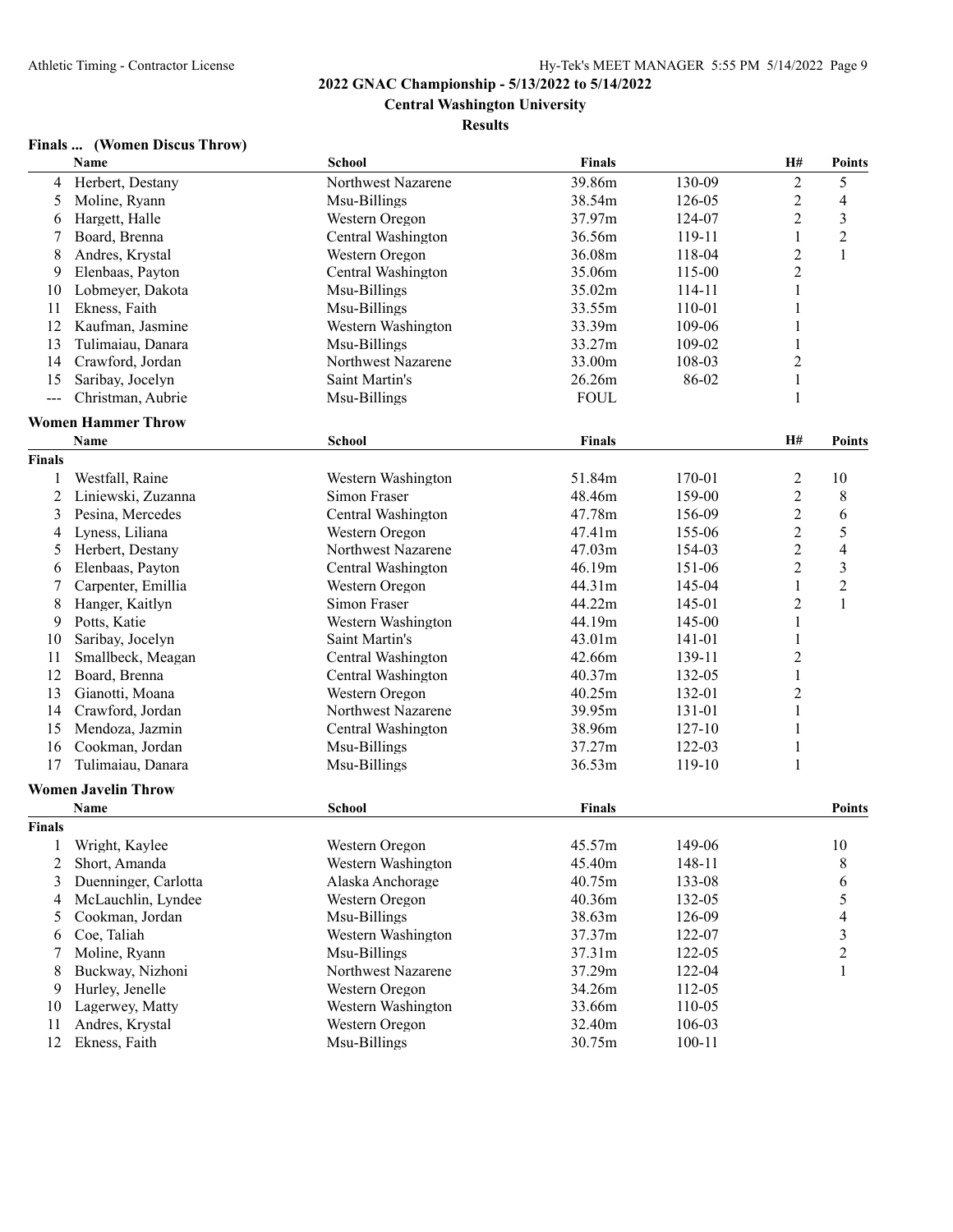**Central Washington University**

### **Results**

# **Finals ... (Women Javelin Throw)**

|               | Name                                              | School             | <b>Finals</b>     |               |             |                | <b>Points</b> |
|---------------|---------------------------------------------------|--------------------|-------------------|---------------|-------------|----------------|---------------|
| 13            | Jolma, Brynn                                      | Msu-Billings       | 28.59m            |               | 93-09       |                |               |
|               | Heptathlon: #4 Women 200 Meter Dash Heptathlon    |                    |                   |               |             |                |               |
|               | <b>Name</b>                                       | <b>School</b>      |                   | <b>Finals</b> | Wind        |                | <b>Points</b> |
| <b>Finals</b> |                                                   |                    |                   |               |             |                |               |
| 1             | DeChenne, McCall                                  | Central Washington |                   | 25.53         | 0.6         |                | 839           |
| 2             | Popchock, Ana                                     | Western Oregon     |                   | 25.83         | 0.6         |                | 812           |
| 3             | Cano, Elena                                       | Alaska Anchorage   |                   | 25.93         | 0.6         |                | 803           |
| 4             | Hurley, Jenelle                                   | Western Oregon     |                   | 26.25         | 0.6         |                | 775           |
| 5             | Deters, Amity                                     | Western Oregon     |                   | 27.19         | 0.6         |                | 696           |
| 6             | Lagerwey, Matty                                   | Western Washington |                   | 27.76         | 0.6         |                | 650           |
| 7             | Kibbee, Leanne                                    | Western Washington |                   | 28.38         | 0.6         |                | 601           |
| 8             | Clemens, Macy                                     | Western Oregon     |                   | 28.39         | 0.6         |                | 600           |
|               | Heptathlon: #7 Women 800 Meter Run Heptathlon     |                    |                   |               |             |                |               |
|               | Name                                              | <b>School</b>      |                   | <b>Finals</b> |             |                | <b>Points</b> |
| <b>Finals</b> |                                                   |                    |                   |               |             |                |               |
| 1             | DeChenne, McCall                                  | Central Washington |                   | 2:17.69       |             |                | 855           |
| 2             | Cano, Elena                                       | Alaska Anchorage   |                   | 2:18.91       |             |                | 838           |
| 3             | Hurley, Jenelle                                   | Western Oregon     |                   | 2:30.53       |             |                | 686           |
| 4             | Deters, Amity                                     | Western Oregon     |                   | 2:31.84       |             |                | 670           |
| 5             | Lagerwey, Matty                                   | Western Washington |                   | 2:32.37       |             |                | 663           |
| 6             | Clemens, Macy                                     | Western Oregon     |                   | 2:39.12       |             |                | 583           |
| 7             | Popchock, Ana                                     | Western Oregon     |                   | 2:40.37       |             |                | 569           |
| 8             | Kibbee, Leanne                                    | Western Washington |                   | 2:59.39       |             |                | 371           |
|               | Heptathlon: #1 Women 100 Meter Hurdles Heptathlon |                    |                   |               |             |                |               |
|               | Name                                              | School             |                   | <b>Finals</b> | Wind        | H#             | <b>Points</b> |
| <b>Finals</b> |                                                   |                    |                   |               |             |                |               |
| -1            | DeChenne, McCall                                  | Central Washington |                   | 14.58         | $+0.0$      | 2              | 898           |
| 2             | Cano, Elena                                       | Alaska Anchorage   |                   | 14.82         | $+0.0$      | $\overline{2}$ | 866           |
| 3             | Popchock, Ana                                     | Western Oregon     |                   | 15.11         | $+0.0$      | $\overline{c}$ | 827           |
| 4             | Hurley, Jenelle                                   | Western Oregon     |                   | 15.17         | $+0.0$      | $\overline{2}$ | 819           |
| 5             | Kibbee, Leanne                                    | Western Washington |                   | 15.59         | $-0.1$      | 1              | 765           |
| 6             | Deters, Amity                                     | Western Oregon     |                   | 15.89         | $-0.1$      | 1              | 728           |
| 7             | Clemens, Macy                                     | Western Oregon     |                   | 16.10         | $-0.1$      | 1              | 702           |
| 8             | Lagerwey, Matty                                   | Western Washington |                   | 17.13         | $-0.1$      | $\mathbf{1}$   | 582           |
|               | Heptathlon: #2 Women High Jump Heptathlon         |                    |                   |               |             |                |               |
|               | <b>Name</b>                                       | School             | <b>Finals</b>     |               |             |                | <b>Points</b> |
| <b>Finals</b> |                                                   |                    |                   |               |             |                |               |
| 1             | Cano, Elena                                       | Alaska Anchorage   | 1.63m             |               | 5-04.25     |                | 771           |
| 2             | Deters, Amity                                     | Western Oregon     | 1.60m             |               | 5-03.00     |                | 736           |
| 3             | Hurley, Jenelle                                   | Western Oregon     | 1.51 <sub>m</sub> |               | 4-11.50     |                | 632           |
| 4             | Clemens, Macy                                     | Western Oregon     | 1.48m             |               | $4 - 10.25$ |                | 599           |
| 4             | Kibbee, Leanne                                    | Western Washington | 1.48m             |               | 4-10.25     |                | 599           |
| 6             | Lagerwey, Matty                                   | Western Washington | 1.45m             |               | 4-09.00     |                | 566           |
| 7             | DeChenne, McCall                                  | Central Washington | 1.39m             |               | 4-06.75     |                | 502           |
| $\tau$        | Popchock, Ana                                     | Western Oregon     | 1.39m             |               | 4-06.75     |                | 502           |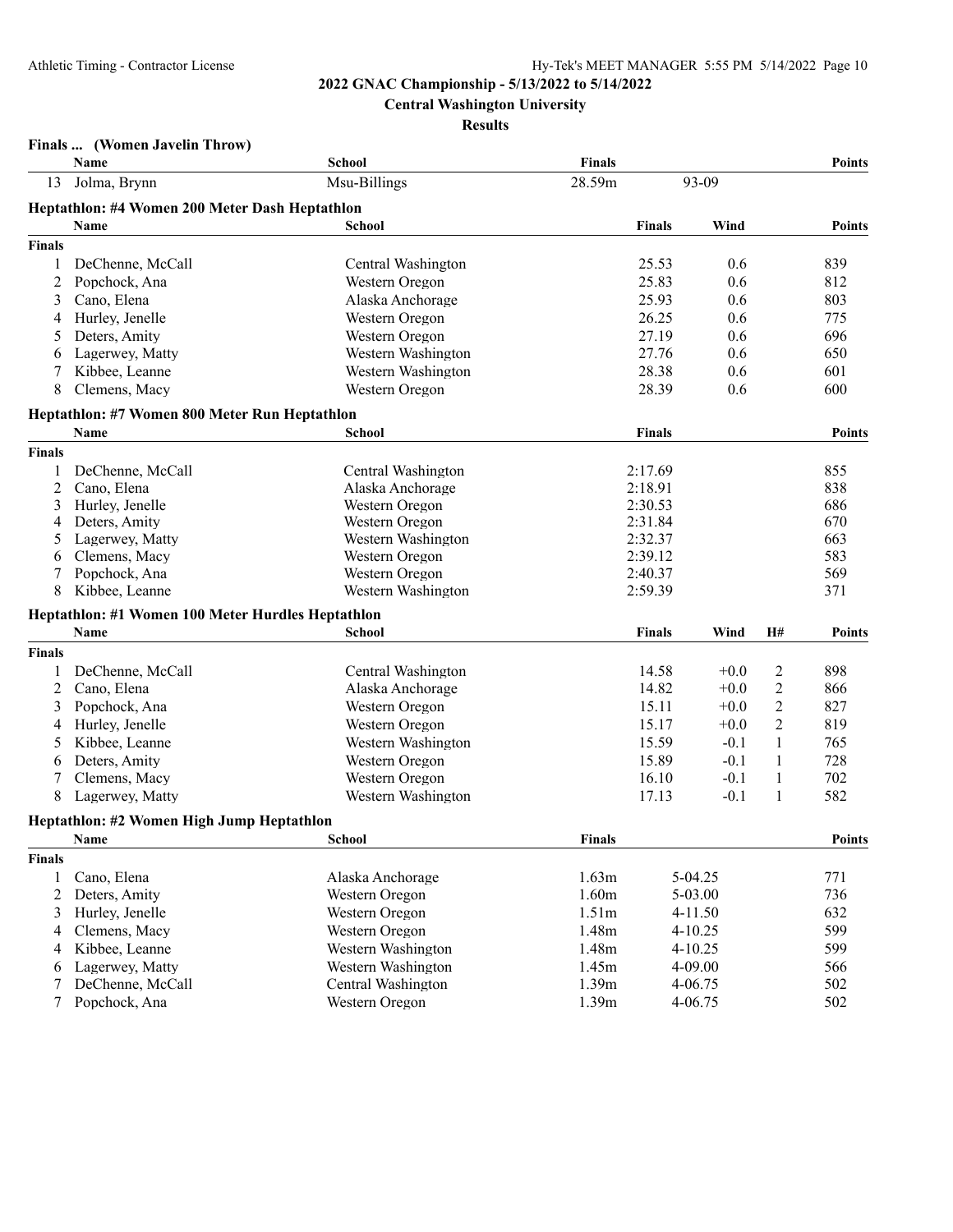**Central Washington University**

**Results**

# **Heptathlon: #5 Women Long Jump Heptathlon**

|               | Name                                          | <b>School</b>      | <b>Finals</b> |                        | Wind        | <b>Points</b> |
|---------------|-----------------------------------------------|--------------------|---------------|------------------------|-------------|---------------|
| <b>Finals</b> |                                               |                    |               |                        |             |               |
| 1             | Hurley, Jenelle                               | Western Oregon     | 5.75m         | 18-10.50               | 2.0         | 774           |
| 2             | Lagerwey, Matty                               | Western Washington | 5.50m         | 18-00.50               | $+0.0$      | 700           |
| 3             | Cano, Elena                                   | Alaska Anchorage   | 5.35m         | 17-06.75               | $-1.5$      | 657           |
| 4             | Deters, Amity                                 | Western Oregon     | 5.34m         | 17-06.25               | 0.7         | 654           |
| 5             | Clemens, Macy                                 | Western Oregon     | 5.23m         | 17-02.00               | 3.0         | 623           |
| 6             | Kibbee, Leanne                                | Western Washington | 5.21m         | 17-01.25               | $-1.9$      | 617           |
| 7             | DeChenne, McCall                              | Central Washington | 5.19m         | 17-00.50               | $-0.8$      | 612           |
| 8             | Popchock, Ana                                 | Western Oregon     | 5.13m         | $16 - 10.00$           | $-1.4$      | 595           |
|               | Heptathlon: #3 Women Shot Put Heptathlon      |                    |               |                        |             |               |
|               | Name                                          | <b>School</b>      | <b>Finals</b> |                        |             | <b>Points</b> |
| <b>Finals</b> |                                               |                    |               |                        |             |               |
| 1             | Lagerwey, Matty                               | Western Washington | 10.95m        | 35-11.25               |             | 592           |
| 2             | DeChenne, McCall                              | Central Washington | 10.66m        | 34-11.75               |             | 573           |
| 3             | Hurley, Jenelle                               | Western Oregon     | 10.27m        | 33-08.50               |             | 547           |
| 4             | Popchock, Ana                                 | Western Oregon     | 8.96m         | 29-04.75               |             | 462           |
| 5             | Cano, Elena                                   | Alaska Anchorage   | 8.74m         | 28-08.25               |             | 447           |
| 6             | Kibbee, Leanne                                | Western Washington | 8.66m         | 28-05.00               |             | 442           |
| 7             | Clemens, Macy                                 | Western Oregon     | 8.62m         | 28-03.50               |             | 440           |
| 8             | Deters, Amity                                 | Western Oregon     | 8.57m         | 28-01.50               |             | 436           |
|               | Heptathlon: #6 Women Javelin Throw Heptathlon |                    |               |                        |             |               |
|               | Name                                          | <b>School</b>      | <b>Finals</b> |                        |             | <b>Points</b> |
| <b>Finals</b> |                                               |                    |               |                        |             |               |
| 1             | Lagerwey, Matty                               | Western Washington | 36.63m        | 120-02                 |             | 603           |
| 2             | Hurley, Jenelle                               | Western Oregon     | 35.86m        | 117-08                 |             | 588           |
| 3             | Cano, Elena                                   | Alaska Anchorage   | 34.05m        | 111-08                 |             | 554           |
| 4             | DeChenne, McCall                              | Central Washington | 29.77m        | 97-08                  |             | 472           |
| 5             | Deters, Amity                                 | Western Oregon     | 28.73m        | 94-03                  |             | 453           |
| 6             | Clemens, Macy                                 | Western Oregon     | 27.55m        | $90 - 05$              |             | 430           |
| 7             | Popchock, Ana                                 | Western Oregon     | 25.96m        | 85-02                  |             | 400           |
| 8             | Kibbee, Leanne                                | Western Washington | 20.55m        | 67-05                  |             | 299           |
|               | <b>Women Heptathlon</b>                       |                    |               |                        |             |               |
|               | <b>Name</b>                                   | School             |               | <b>Finals</b>          | H#          | <b>Points</b> |
| <b>Finals</b> |                                               |                    |               |                        |             |               |
|               | Cano, Elena                                   | Alaska Anchorage   |               | 4936                   |             | 10            |
| 2             | Hurley, Jenelle                               | Western Oregon     |               | 4821                   |             | 8             |
| 3             | DeChenne, McCall                              | Central Washington |               | 4751                   |             | 6             |
| 4             | Deters, Amity                                 | Western Oregon     |               | 4373                   |             | 5             |
| 5             | Lagerwey, Matty                               | Western Washington |               | 4356                   |             | 4             |
| 6             | Popchock, Ana                                 | Western Oregon     |               | 4167                   |             | $\frac{3}{2}$ |
| 7             | Clemens, Macy                                 | Western Oregon     |               | 3977                   |             |               |
| 8             | Kibbee, Leanne                                | Western Washington |               | 3694                   |             |               |
|               | <b>Men 100 Meter Dash</b>                     |                    |               |                        |             |               |
|               | <b>Name</b>                                   | School             |               | <b>Prelims</b><br>Wind | H#          |               |
|               | <b>Preliminaries</b>                          |                    |               |                        |             |               |
|               | 1 Loggins, Dominique                          | Western Oregon     |               | 10.82 Q                | 3<br>$-0.2$ |               |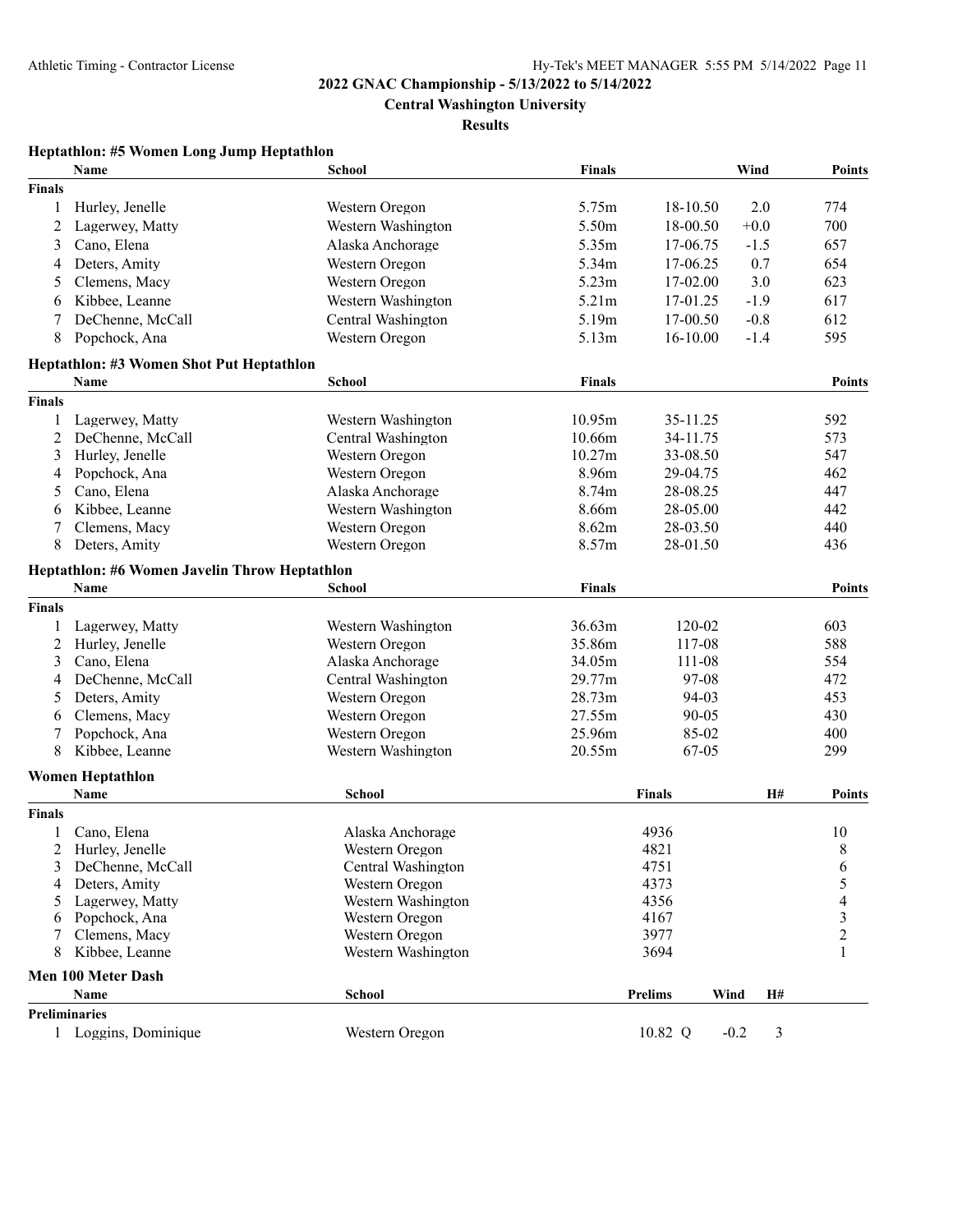# **Central Washington University**

### **Results**

# **Preliminaries ... (Men 100 Meter Dash)**

|                      | Name                      | School             | <b>Prelims</b> | Wind   | H#                      |                          |
|----------------------|---------------------------|--------------------|----------------|--------|-------------------------|--------------------------|
| 2                    | Penson-Mccoy, Jesaiah     | Simon Fraser       | 10.95 Q        | 0.3    | $\,1$                   |                          |
| 3                    | Greenwalt, Ryan           | Western Washington | 11.01 Q        | 0.2    | $\overline{c}$          |                          |
| 4                    | Davis, Zachary            | Central Washington | $10.96$ q      | $-0.2$ | 3                       |                          |
| 5                    | Johnson, Noah             | Western Washington | 11.00 q        | 0.3    | $\mathbf{1}$            |                          |
| 6                    | Braseth, Hunter           | Northwest Nazarene | 11.02 $q$      | 0.3    | $\mathbf{1}$            |                          |
| 7                    | Belcher, Jeremy           | Simon Fraser       | 11.08 q        | $-0.2$ | 3                       |                          |
| 8                    | Suzuki, Kaito             | Simon Fraser       | 11.09 $q$      | 0.3    | $\mathbf{1}$            |                          |
| 9                    | Gordon, Jeff              | Seattle Pacific    | 11.09          | 0.2    | $\overline{c}$          |                          |
| 10                   | Widmar, Bobby             | Central Washington | 11.15          | $-0.2$ | $\overline{\mathbf{3}}$ |                          |
| 11                   | Hendrix, Amari            | Western Oregon     | 11.16          | $-0.2$ | $\mathfrak{Z}$          |                          |
| 12                   | Willey, Cameron           | Northwest Nazarene | 11.17          | 0.3    | $\,1$                   |                          |
| 13                   | Campbell, Enrique         | Alaska Anchorage   | 11.19          | 0.2    | $\overline{c}$          |                          |
| 14                   | Schulz, Josh              | Saint Martin's     | 11.26          | 0.3    | $\mathbf{1}$            |                          |
| 15                   | Hunt, Sylvanus            | Northwest Nazarene | 11.30          | 0.2    | $\boldsymbol{2}$        |                          |
| 16                   | Schulz, Andrew            | Saint Martin's     | 11.30          | $-0.2$ | $\mathfrak{Z}$          |                          |
| 17                   | Fischer, Derek            | Western Washington | 11.36          | 0.2    | $\overline{c}$          |                          |
| 18                   | Armstrong, Landon         | Saint Martin's     | 13.48          | 0.2    | $\overline{2}$          |                          |
|                      | Men 100 Meter Dash        |                    |                |        |                         |                          |
|                      | Name                      | School             | <b>Finals</b>  | Wind   |                         | <b>Points</b>            |
| <b>Finals</b>        |                           |                    |                |        |                         |                          |
| 1                    | Loggins, Dominique        | Western Oregon     | 10.61          | 0.6    |                         | 10                       |
| $\overline{c}$       | Johnson, Noah             | Western Washington | 10.68          | 0.6    |                         | 8                        |
| 3                    | Penson-Mccoy, Jesaiah     | Simon Fraser       | 10.86          | 0.6    |                         | 6                        |
| 4                    | Davis, Zachary            | Central Washington | 10.87          | 0.6    |                         | 5                        |
| 5                    | Greenwalt, Ryan           | Western Washington | 10.98          | 0.6    |                         | $\overline{\mathcal{L}}$ |
| 6                    | Braseth, Hunter           | Northwest Nazarene | 11.01          | 0.6    |                         |                          |
| 7                    | Suzuki, Kaito             | Simon Fraser       | 11.12          | 0.6    |                         | $\frac{3}{2}$            |
| 8                    | Belcher, Jeremy           | Simon Fraser       | 12.17          | 0.6    |                         | $\mathbf{1}$             |
|                      | <b>Men 200 Meter Dash</b> |                    |                |        |                         |                          |
|                      | Name                      | School             | <b>Prelims</b> | Wind   | H#                      |                          |
| <b>Preliminaries</b> |                           |                    |                |        |                         |                          |
|                      | Braseth, Hunter           | Northwest Nazarene | 21.94 Q        | $-1.7$ | $\overline{c}$          |                          |
| $\overline{c}$       | Penson-Mccoy, Jesaiah     | Simon Fraser       | 22.03 Q        | $-2.1$ | $\mathbf{1}$            |                          |
| 3                    | Welch, Bryant             | Western Washington | 22.00 q        | $-1.7$ | $\overline{2}$          |                          |
| 4                    | Johnson, Noah             | Western Washington | 22.13 $q$      | $-2.1$ | $\mathbf{1}$            |                          |
| 5                    | Gordon, Jeff              | Seattle Pacific    | 22.43 q        | $-2.1$ | $\,1$                   |                          |
| 6                    | Sidor, Bryan              | Central Washington | 22.48 q        | $-1.7$ | $\overline{c}$          |                          |
| 7                    | Hunt, Sylvanus            | Northwest Nazarene | 22.55 $q$      | $-1.7$ | 2                       |                          |
| 8                    | Angarita, Kevin           | Alaska Anchorage   | 22.68 q        | $-2.1$ | $\mathbf{1}$            |                          |
| 9                    | Brenek, Lucas             | Western Washington | 22.78          | $-1.7$ | $\overline{c}$          |                          |
| 10                   | Suzuki, Kaito             | Simon Fraser       | 22.89          | $-2.1$ | $\mathbf{1}$            |                          |
| 11                   | Willey, Cameron           | Northwest Nazarene | 23.00          | $-1.7$ | $\overline{c}$          |                          |
| 12                   | Hunter, Timothy           | Alaska Anchorage   | 23.06          | $-1.7$ | $\overline{c}$          |                          |
| 13                   | Henry, Ryan               | Western Washington | 23.11          | $-2.1$ | $\mathbf{1}$            |                          |
|                      | 14 Le, Brian              | Western Washington | 24.49          | $-2.1$ | $\mathbf{1}$            |                          |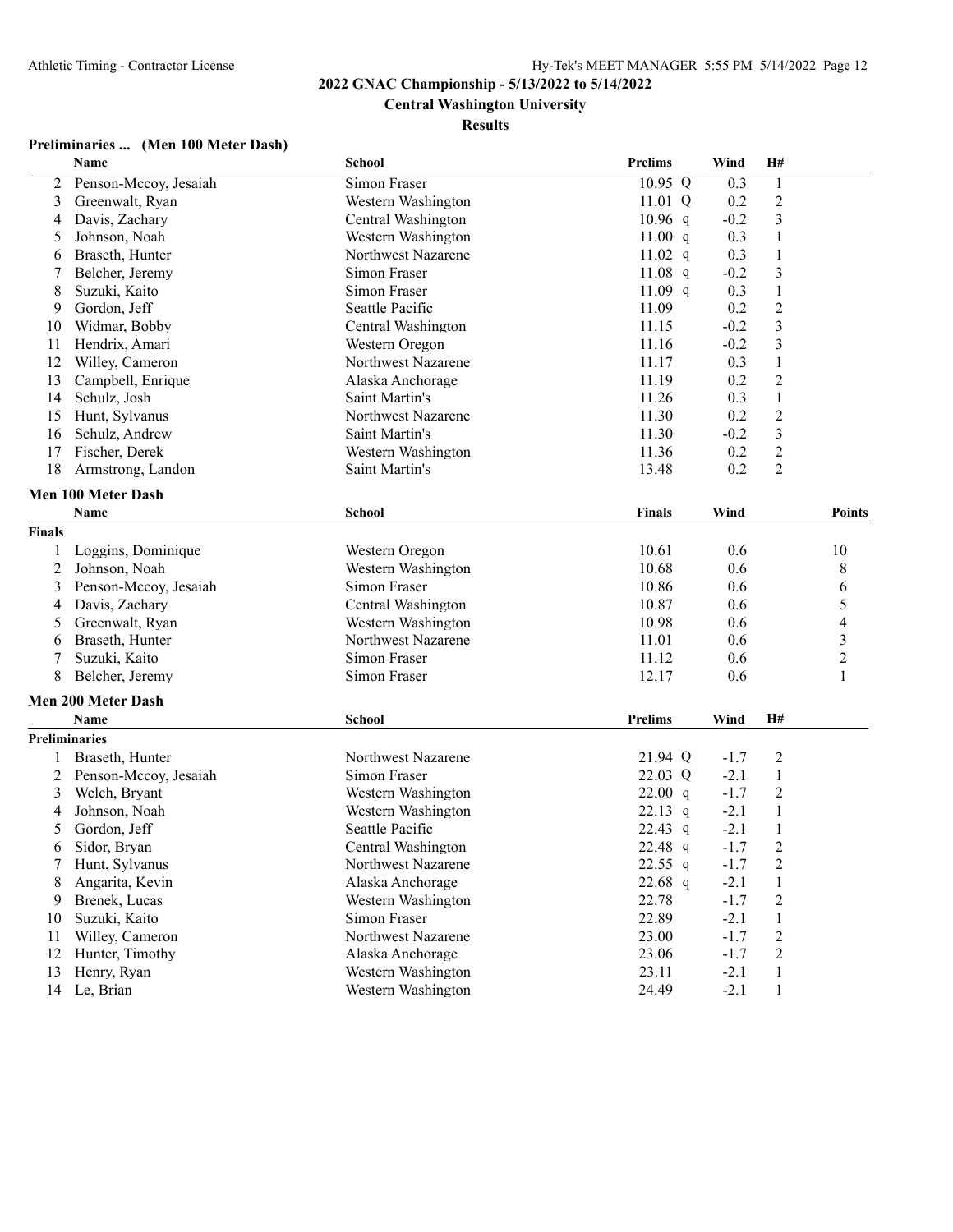**Central Washington University**

**Results**

# **Men 200 Meter Dash**

|               | Name                      | <b>School</b>      | <b>Finals</b>  | Wind           | <b>Points</b>  |
|---------------|---------------------------|--------------------|----------------|----------------|----------------|
| <b>Finals</b> |                           |                    |                |                |                |
|               | Welch, Bryant             | Western Washington | 21.70          | 0.2            | 10             |
| 2             | Braseth, Hunter           | Northwest Nazarene | 21.73          | 0.2            | 8              |
| 3             | Penson-Mccoy, Jesaiah     | Simon Fraser       | 21.74          | 0.2            | 6              |
| 4             | Johnson, Noah             | Western Washington | 21.82          | 0.2            | 5              |
| 5             | Sidor, Bryan              | Central Washington | 22.15          | 0.2            | 4              |
| 6             | Angarita, Kevin           | Alaska Anchorage   | 22.61          | 0.2            | 3              |
| 7             | Hunt, Sylvanus            | Northwest Nazarene | 22.62          | 0.2            | $\overline{2}$ |
| 8             | Gordon, Jeff              | Seattle Pacific    | 22.75          | 0.2            | 1              |
|               | <b>Men 400 Meter Dash</b> |                    |                |                |                |
|               | Name                      | <b>School</b>      | <b>Prelims</b> | H#             |                |
|               | <b>Preliminaries</b>      |                    |                |                |                |
| 1             | Brenek, Lucas             | Western Washington | 48.95 Q        | 2              |                |
| 2             | Welch, Bryant             | Western Washington | 49.19 Q        | 1              |                |
| 3             | Archer, Isaiah            | Seattle Pacific    | 49.06 $q$      | $\overline{c}$ |                |
| 4             | Daniels, Mark             | Western Washington | 49.42 q        | 1              |                |
| 5             | Arce-Torres, Gabe         | Western Oregon     | 49.52 q        | 1              |                |
| 6             | Angarita, Kevin           | Alaska Anchorage   | 49.81 q        | 1              |                |
|               | Carpenter, Evan           | Seattle Pacific    | 50.04 $q$      | 2              |                |
| 8             | Le, Brian                 | Western Washington | 50.25 q        | $\overline{c}$ |                |
| 9             | Witters, Ryan             | Western Washington | 50.47          | $\overline{c}$ |                |
| 10            | Allen, Felix              | Simon Fraser       | 50.54          | $\overline{c}$ |                |
| 11            | Hunter, Timothy           | Alaska Anchorage   | 50.78          | $\overline{2}$ |                |
| 12            | Ralston, Ben              | Msu-Billings       | 50.94          | 1              |                |
| 13            | Sidor, Bryan              | Central Washington | 51.49          | 1              |                |
| 14            | Chhim, Sonny              | Western Washington | 52.98          | 1              |                |
| 15            | Wani, Rudu                | Saint Martin's     | 53.01          | $\overline{c}$ |                |
| 16            | Oglesby, Jon              | Western Washington | 55.33          | 1              |                |
|               | <b>Men 400 Meter Dash</b> |                    |                |                |                |
|               | Name                      | <b>School</b>      | <b>Finals</b>  |                | <b>Points</b>  |
| <b>Finals</b> |                           |                    |                |                |                |
| 1             | Welch, Bryant             | Western Washington | 47.85          |                | 10             |
| 2             | Arce-Torres, Gabe         | Western Oregon     | 48.68          |                | 8              |
| 3             | Archer, Isaiah            | Seattle Pacific    | 48.88          |                | 6              |
| 4             | Brenek, Lucas             | Western Washington | 49.14          |                | 5              |
| 5             | Daniels, Mark             | Western Washington | 49.52          |                | 4              |
| 6             | Le, Brian                 | Western Washington | 50.30          |                | 3              |
| 7             | Angarita, Kevin           | Alaska Anchorage   | 50.38          |                | $\overline{2}$ |
|               | 8 Carpenter, Evan         | Seattle Pacific    | 50.51          |                | 1              |
|               | Men 800 Meter Run         |                    |                |                |                |
|               | <b>Name</b>               | <b>School</b>      | <b>Prelims</b> | H#             |                |
|               | Preliminaries             |                    |                |                |                |
|               | 1 Weber, Drew             | Western Washington | 1:49.48 $Q$    |                |                |
| 2             | Dannatt, Charlie          | Simon Fraser       | 1:49.52 Q      | $\overline{c}$ |                |
| 3             | Ahl, Aaron                | Simon Fraser       | 1:52.86 $Q$    | 3              |                |
| 4             | Buckingham, Paul          | Simon Fraser       | $1:50.98$ Q    |                |                |
| 5             | Franks, Macauley          | Western Washington | 1:51.28 Q      | 2              |                |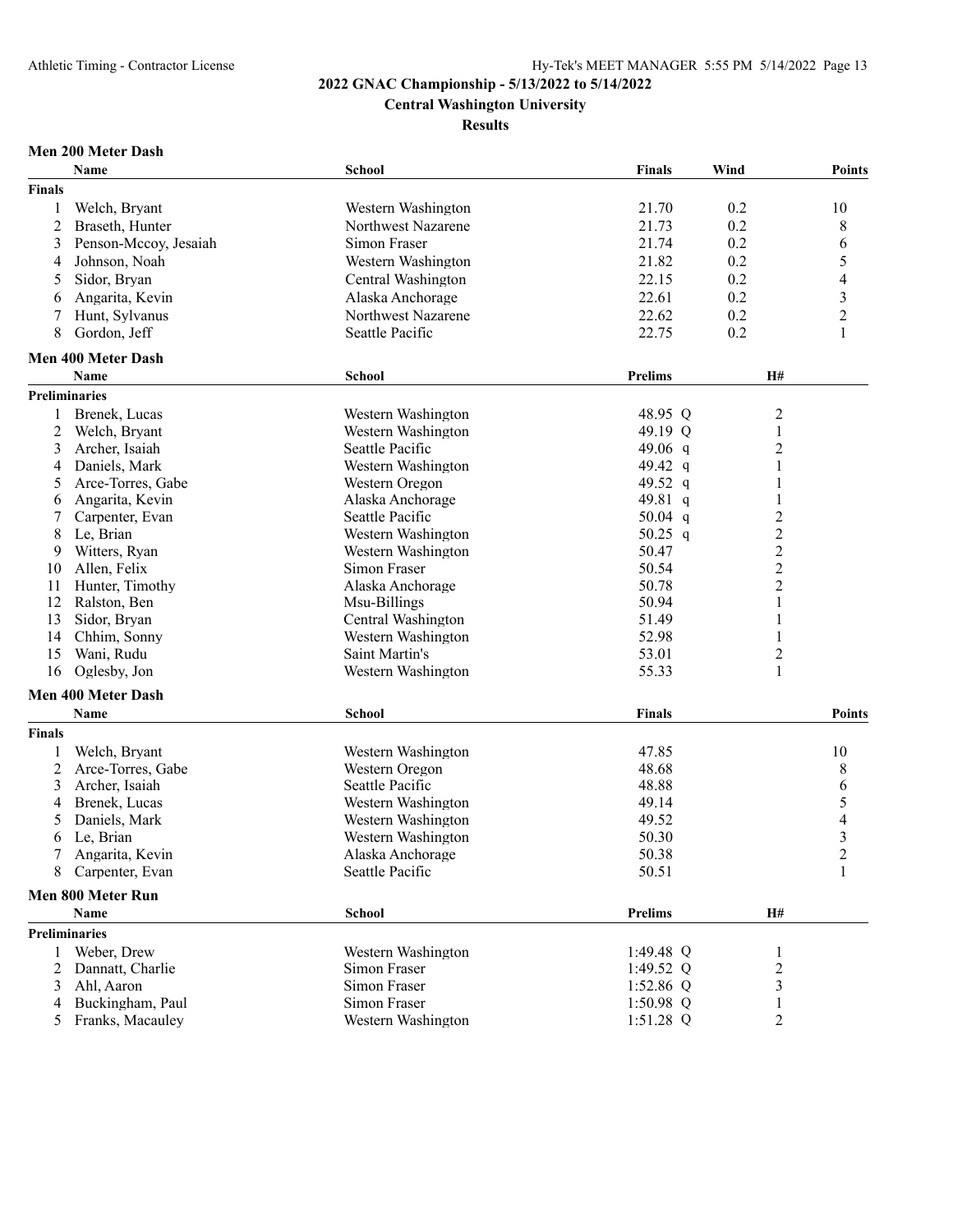**Central Washington University**

### **Results**

# **Preliminaries ... (Men 800 Meter Run)**

|                 | Name                  | <b>School</b>      | <b>Prelims</b> | H#                      |
|-----------------|-----------------------|--------------------|----------------|-------------------------|
| 6               | Schmidt, Jordan       | Simon Fraser       | $1:53.25$ Q    | 3                       |
| 7               | Klus, Emmett          | Western Oregon     | 1:52.26 $q$    | 1                       |
| 8               | Henry, Will           | Western Washington | 1:53.31 q      | $\overline{c}$          |
| 9               | Good, Aiden           | Simon Fraser       | 1:53.43        | 3                       |
| 10              | Chapman, Tomas        | Simon Fraser       | 1:53.58        | $\overline{c}$          |
| 11              | Sanchez, Keeton       | Western Oregon     | 1:53.85        | $\mathbf{1}$            |
| 12              | Bogale, Kirubel       | Simon Fraser       | 1:54.58        | 3                       |
| 13              | Bloom, Jonah          | Western Washington | 1:54.80        | 3                       |
| 14              | Crosswhite, Justin    | Western Oregon     | 1:54.94        | 1                       |
| 15              | Knowles, Brock        | Western Washington | 1:58.59        | 2                       |
| 16              | Rambo, Tim            | Western Oregon     | 1:59.85        | $\overline{\mathbf{c}}$ |
| 17              | Thompson, Drew        | Seattle Pacific    | 2:01.34        | $\mathbf{1}$            |
|                 | Men 800 Meter Run     |                    |                |                         |
|                 | Name                  | <b>School</b>      | <b>Finals</b>  | <b>Points</b>           |
| <b>Finals</b>   |                       |                    |                |                         |
| 1               | Ahl, Aaron            | Simon Fraser       | 1:50.23        | 10                      |
| 2               | Weber, Drew           | Western Washington | 1:50.86        | 8                       |
| 3               | Franks, Macauley      | Western Washington | 1:51.42        | 6                       |
| 4               | Dannatt, Charlie      | Simon Fraser       | 1:52.33        | 5                       |
| 5               | Buckingham, Paul      | Simon Fraser       | 1:53.77        | $\overline{\mathbf{4}}$ |
| 6               | Klus, Emmett          | Western Oregon     | 1:53.88        | 3                       |
| 7               | Henry, Will           | Western Washington | 1:54.27        | $\overline{c}$          |
| 8               | Schmidt, Jordan       | Simon Fraser       | 1:56.88        | $\mathbf{1}$            |
|                 | Men 1500 Meter Run    |                    |                |                         |
|                 | Name                  | <b>School</b>      | <b>Finals</b>  | <b>Points</b>           |
| <b>Finals</b>   |                       |                    |                |                         |
| 1               | Dannatt, Charlie      | Simon Fraser       | 3:48.12        | 10                      |
| 2               | Franks, Macauley      | Western Washington | 3:48.33        | 8                       |
| 3               | Ahl, Aaron            | Simon Fraser       | 3:48.38        | 6                       |
| 4               | Warren, Calahan       | Western Washington | 3:50.24        | 5                       |
| 5               | Hutton, Hunter        | Western Oregon     | 3:51.60        | $\overline{\mathbf{4}}$ |
| 6               | Ackerman, Ase         | Msu-Billings       | 3:52.12        | $\overline{\mathbf{3}}$ |
| 7               | Crosswhite, Justin    | Western Oregon     | 3:52.95        | $\overline{2}$          |
| 8               | Good, Aiden           | Simon Fraser       | 3:54.32        | $\mathbf{1}$            |
| 9               | Sanchez, Keeton       | Western Oregon     | 3:55.31        |                         |
| 10              | Castro, Jose          | Simon Fraser       | 3:55.73        |                         |
| 11              | Arndt, Scott          | Simon Fraser       | 3:57.44        |                         |
| 12              | Klus, Emmett          | Western Oregon     | 3:58.32        |                         |
| 13 <sup>2</sup> | Ruckman-Utting, Henry | Simon Fraser       | 3:59.10        |                         |
| 14              | Owen, Jon             | Seattle Pacific    | 4:00.87        |                         |
| 15              | Sundt, Zack           | Central Washington | 4:02.37        |                         |
| 16              | Ritter, Alec          | Western Washington | 4:09.49        |                         |
|                 | Men 5000 Meter Run    |                    |                |                         |
|                 | Name                  | <b>School</b>      | <b>Finals</b>  | <b>Points</b>           |
| <b>Finals</b>   |                       |                    |                |                         |
| 1               | Nash, Cole            | Alaska Anchorage   | 14:32.00       | 10                      |
| 2               | Shea, Tyler           | Northwest Nazarene | 14:35.82       | 8                       |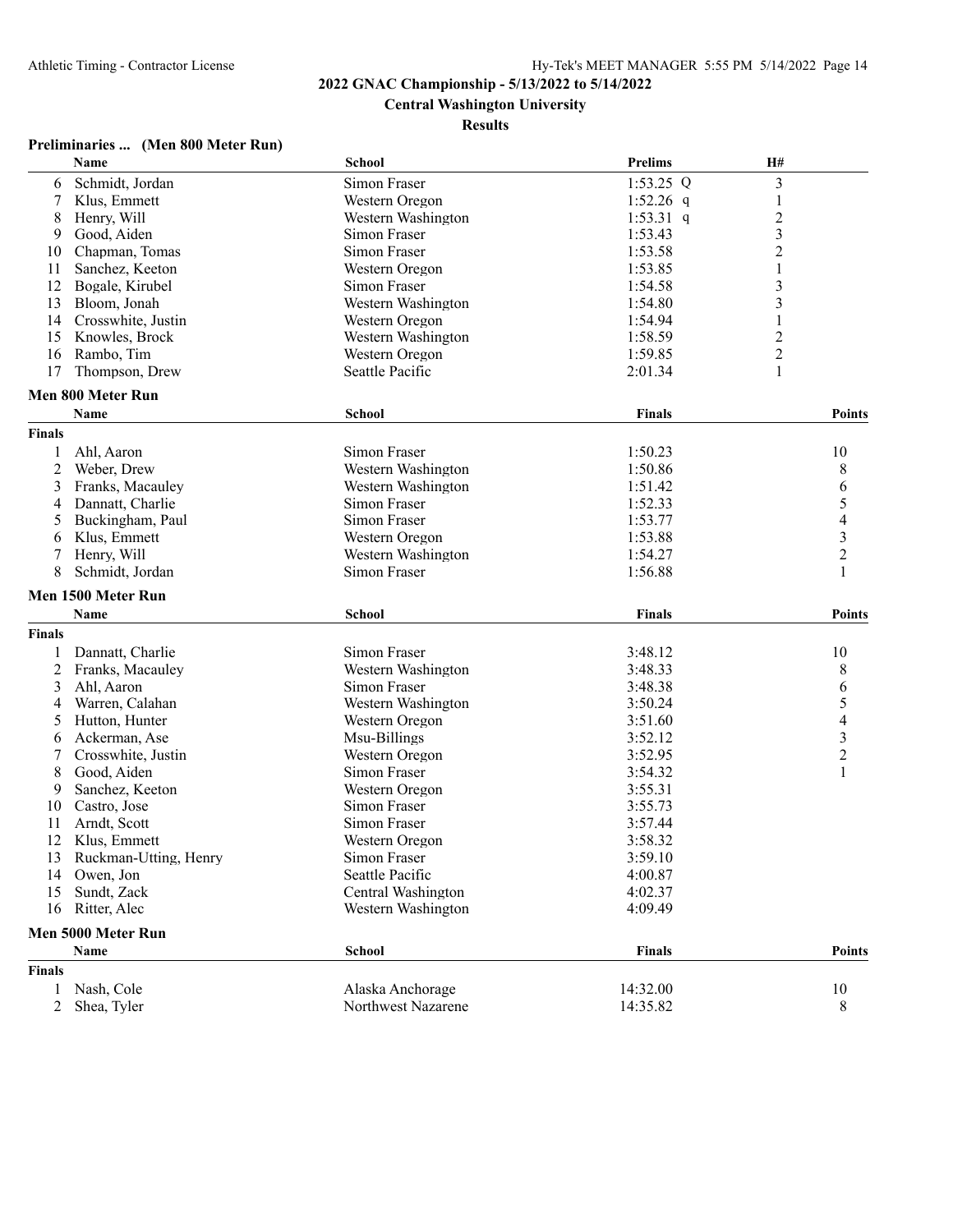**Central Washington University**

### **Results**

# **Finals ... (Men 5000 Meter Run)**

|               | Name                         | <b>School</b>      | <b>Finals</b>  |        |                | <b>Points</b>  |
|---------------|------------------------------|--------------------|----------------|--------|----------------|----------------|
| 3             | Warren, Calahan              | Western Washington | 14:51.70       |        |                | 6              |
| 4             | Brinkman, Sebastian          | Simon Fraser       | 14:53.80       |        |                | 5              |
| 5             | Smith, Bailey                | Western Oregon     | 14:58.72       |        |                | 4              |
| 6             | Gillingham, Jeret            | Western Washington | 15:02.88       |        |                | 3              |
| 7             | Mekonnen, Ephrem             | Simon Fraser       | 15:09.06       |        |                | $\overline{2}$ |
| 8             | Savely, Ty                   | Central Washington | 15:11.45       |        |                | 1              |
| 9             | Avalos, Jesus                | Alaska Anchorage   | 15:12.92       |        |                |                |
| 10            | Wilcox, Quinn                | Western Washington | 15:18.13       |        |                |                |
| 11            | Korta, Kaleb                 | Western Washington | 15:21.70       |        |                |                |
| 12            | Boutin, Colin                | Seattle Pacific    | 15:23.91       |        |                |                |
| 13            | Javurek, Jalen               | Western Washington | 15:25.14       |        |                |                |
| 14            | Moos, Jacob                  | Alaska Anchorage   | 15:27.91       |        |                |                |
| 15            | McDermott, Kevin             | Western Washington | 15:36.59       |        |                |                |
| 16            | Gill, Rajesh                 | Central Washington | 15:59.95       |        |                |                |
|               |                              |                    |                |        |                |                |
|               | Men 10000 Meter Run          |                    |                |        |                |                |
|               | <b>Name</b>                  | School             | Finals         |        |                | <b>Points</b>  |
| <b>Finals</b> |                              |                    |                |        |                |                |
|               | Nash, Cole                   | Alaska Anchorage   | 31:11.39       |        |                | 10             |
| 2             | Shea, Tyler                  | Northwest Nazarene | 31:12.82       |        |                | 8              |
| 3             | McDermott, Kevin             | Western Washington | 31:35.74       |        |                | 6              |
| 4             | Javurek, Jalen               | Western Washington | 31:40.06       |        |                | 5              |
| 5             | Avalos, Jesus                | Alaska Anchorage   | 31:47.62       |        |                | 4              |
| 6             | Sands, Sean                  | Western Washington | 31:53.17       |        |                | 3              |
| 7             | Boutin, Colin                | Seattle Pacific    | 32:03.17       |        |                | $\overline{c}$ |
| 8             | Straus, Logan                | Msu-Billings       | 32:11.13       |        |                | $\mathbf{1}$   |
| 9             | Gill, Rajesh                 | Central Washington | 32:12.54       |        |                |                |
| 10            | Slichko, Lance               | Saint Martin's     | 32:20.75       |        |                |                |
| 11            | Daos, Keanu                  | Western Oregon     | 32:26.03       |        |                |                |
| 12            | Ritter, Alec                 | Western Washington | 32:40.30       |        |                |                |
| 13            | Conley, Treyson              | Northwest Nazarene | 32:49.61       |        |                |                |
| 14            | Edgerton, Bryant             | Msu-Billings       | 33:07.65       |        |                |                |
| 15            | Alderfer, Jared              | Western Washington | 33:14.66       |        |                |                |
| 16            | LeBlanc, Brennan             | Seattle Pacific    | 33:29.74       |        |                |                |
| 17            | Theophilus, Abbas            | Western Washington | 33:44.94       |        |                |                |
| 18            | Endresen, Gabe               | Seattle Pacific    | 33:59.72       |        |                |                |
|               | <b>Men 110 Meter Hurdles</b> |                    |                |        |                |                |
|               |                              |                    |                |        |                |                |
|               | Name                         | <b>School</b>      | <b>Prelims</b> | Wind   | H#             |                |
|               | <b>Preliminaries</b>         |                    |                |        |                |                |
|               | 1 Wagner, Joshua             | Alaska Anchorage   | 14.22 Q        | $+0.0$ | $\mathbf{1}$   |                |
| 2             | Okezie, Koby                 | Western Washington | 14.53 Q        | 1.7    | $\overline{c}$ |                |
| 3             | Graves, Bradley              | Msu-Billings       | 14.77 q        | 1.7    | $\overline{c}$ |                |
| 4             | Wise, Aiden                  | Central Washington | 14.89 q        | $+0.0$ | $\mathbf{1}$   |                |
| 5             | Boyd, Andrew                 | Saint Martin's     | 14.97 q        | $+0.0$ | $\mathbf{1}$   |                |
| 6             | Edwards, Jaden               | Western Washington | $15.04$ q      | 1.7    | $\overline{c}$ |                |
| 7             | Easley, Logan                | Central Washington | $15.21$ q      | 1.7    | $\overline{2}$ |                |
| 8             | Nye, Turner                  | Northwest Nazarene | $15.37$ q      | 1.7    | 2              |                |
| 9             | Klein, Drew                  | Central Washington | 15.42          | $+0.0$ | $\mathbf{1}$   |                |
| 10            | Velasco, Adrian              | Alaska Anchorage   | 15.59          | $+0.0$ | $\mathbf{1}$   |                |
|               |                              |                    |                |        |                |                |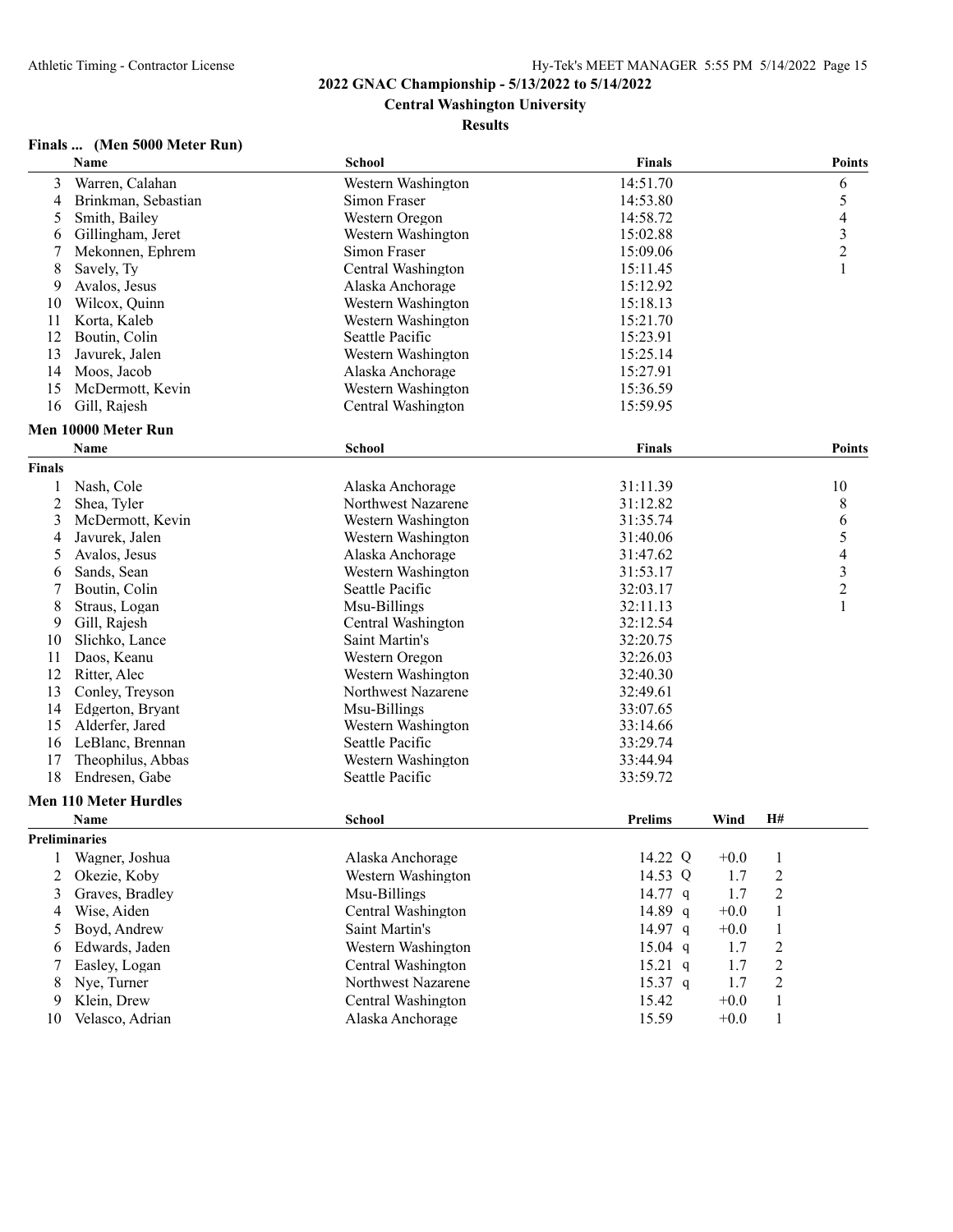**Central Washington University**

### **Results**

| Preliminaries  (Men 110 Meter Hurdles) |  |  |  |
|----------------------------------------|--|--|--|
|----------------------------------------|--|--|--|

|                | Name                                        | School             | <b>Prelims</b> | Wind   | H#             |                          |
|----------------|---------------------------------------------|--------------------|----------------|--------|----------------|--------------------------|
| 11             | Conklin, Justin                             | Western Oregon     | 15.62          | 1.7    | $\overline{2}$ |                          |
| 12             | Rohde, Wyatt                                | Alaska Anchorage   | 15.64          | $+0.0$ | $\mathbf{1}$   |                          |
| 13             | Robertson, Felix                            | Alaska Anchorage   | 16.47          | $+0.0$ | $\mathbf{1}$   |                          |
| ---            | Hines, Christopher                          | Central Washington | <b>DQ</b>      | 1.7    | $\overline{2}$ |                          |
|                | <b>Men 110 Meter Hurdles</b>                |                    |                |        |                |                          |
|                | <b>Name</b>                                 | <b>School</b>      | <b>Finals</b>  | Wind   |                | <b>Points</b>            |
| <b>Finals</b>  |                                             |                    |                |        |                |                          |
| 1              | Wagner, Joshua                              | Alaska Anchorage   | 14.15          | 0.5    |                | 10                       |
| $\overline{c}$ | Okezie, Koby                                | Western Washington | 14.50          | 0.5    |                | 8                        |
| 3              | Graves, Bradley                             | Msu-Billings       | 14.64          | 0.5    |                | 6                        |
| 4              | Wise, Aiden                                 | Central Washington | 14.91          | 0.5    |                | 5                        |
| 5              | Boyd, Andrew                                | Saint Martin's     | 14.98          | 0.5    |                | $\overline{\mathcal{A}}$ |
| 6              | Edwards, Jaden                              | Western Washington | 15.00          | 0.5    |                | 3                        |
|                | Easley, Logan                               | Central Washington | 15.37          | 0.5    |                | $\overline{c}$           |
| 8              | Nye, Turner                                 | Northwest Nazarene | 15.55          | 0.5    |                | $\mathbf{1}$             |
|                |                                             |                    |                |        |                |                          |
|                | <b>Men 400 Meter Hurdles</b><br><b>Name</b> | School             | <b>Prelims</b> |        | H#             |                          |
|                | <b>Preliminaries</b>                        |                    |                |        |                |                          |
|                | Albertin, Austin                            | Central Washington | 54.13 Q        |        |                |                          |
| 1<br>2         | Wagner, Joshua                              | Alaska Anchorage   | 54.75 Q        |        | 1<br>3         |                          |
| 3              | Edwards, Jaden                              | Western Washington | 54.87 Q        |        | $\overline{c}$ |                          |
| 4              | Okezie, Koby                                | Western Washington | 55.19<br>q     |        | 1              |                          |
| 5              | Boyd, Andrew                                | Saint Martin's     | 55.42 q        |        | 1              |                          |
| 6              | Lenton, Jorrin                              | Simon Fraser       | 55.57 q        |        | $\overline{c}$ |                          |
| 7              | Velasco, Adrian                             | Alaska Anchorage   | 56.00 $q$      |        | 3              |                          |
| 8              | Williams, Reilly                            | Central Washington | 56.02 q        |        | 1              |                          |
| 9              | Wise, Aiden                                 | Central Washington | 56.07          |        | 3              |                          |
| 10             | Rohde, Wyatt                                | Alaska Anchorage   | 56.90          |        | 3              |                          |
| 11             | Bushnell, Daryl                             | Alaska Anchorage   | 57.21          |        | 3              |                          |
| 12             | Easley, Logan                               | Central Washington | 57.67          |        | $\overline{c}$ |                          |
| 13             | Engebretsen, Kale                           | Western Washington | 58.22          |        | $\overline{c}$ |                          |
| 14             | Shepherd, Julius                            | Seattle Pacific    | 59.28          |        | $\overline{c}$ |                          |
| 15             | Hines, Christopher                          | Central Washington | 59.49          |        | $\mathbf{1}$   |                          |
| 16             | Hurd, Collin                                | Alaska Anchorage   | 1:00.12        |        | 3              |                          |
|                | <b>Men 400 Meter Hurdles</b>                |                    |                |        |                |                          |
|                | Name                                        | <b>School</b>      | <b>Finals</b>  |        |                | <b>Points</b>            |
| <b>Finals</b>  |                                             |                    |                |        |                |                          |
| 1              | Wagner, Joshua                              | Alaska Anchorage   | 53.77          |        |                | $10\,$                   |
| 2              | Albertin, Austin                            | Central Washington | 53.91          |        |                | $8\,$                    |
| 3              | Lenton, Jorrin                              | Simon Fraser       | 54.11          |        |                | 6                        |
| 4              | Okezie, Koby                                | Western Washington | 54.84          |        |                | 5                        |
| 5              | Edwards, Jaden                              | Western Washington | 55.09          |        |                | $\overline{\mathcal{L}}$ |
| 6              | Velasco, Adrian                             | Alaska Anchorage   | 55.96          |        |                | $\overline{\mathbf{3}}$  |
| 7              | Williams, Reilly                            | Central Washington | 56.15          |        |                | $\overline{c}$           |
| 8              | Boyd, Andrew                                | Saint Martin's     | 56.88          |        |                | 1                        |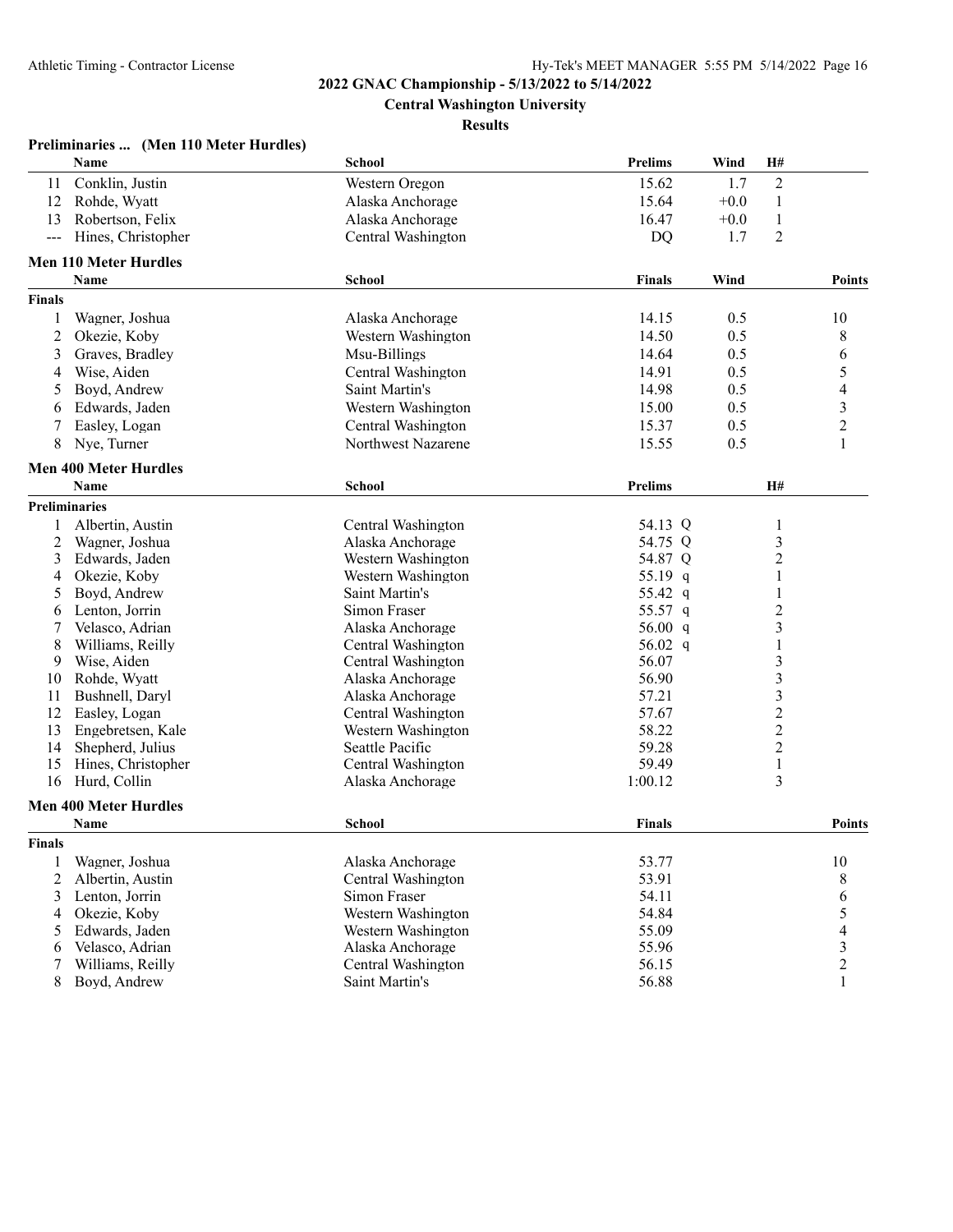# **Central Washington University**

### **Results**

# **Men 3000 Meter Steeplechase**

|                | Name                      | <b>School</b>        |                     | <b>Finals</b>        | <b>Points</b>                              |
|----------------|---------------------------|----------------------|---------------------|----------------------|--------------------------------------------|
| <b>Finals</b>  |                           |                      |                     |                      |                                            |
| 1              | Franks, Macauley          | Western Washington   |                     | 9:00.76              | 10                                         |
| $\overline{c}$ | Gillingham, Jeret         | Western Washington   |                     | 9:07.43              | 8                                          |
| 3              | Jessop, Carson            | Msu-Billings         |                     | 9:17.93              | 6                                          |
| 4              | Smith, Bailey             | Western Oregon       |                     | 9:21.42              | 5                                          |
| 5              | Wilcox, Quinn             | Western Washington   |                     | 9:23.29              |                                            |
| 6              | Ackerman, Ase             | Msu-Billings         |                     | 9:29.70              | $\begin{array}{c} 4 \\ 3 \\ 2 \end{array}$ |
| 7              | Korta, Kaleb              | Western Washington   |                     | 9:44.43              |                                            |
| 8              | Harwell, Michael          | Saint Martin's       |                     | 9:46.78              | $\mathbf{1}$                               |
| 9              | Blinn, Jason              | Western Washington   |                     | 9:59.87              |                                            |
| 10             | Diamond, Espen            | Central Washington   |                     | 10:08.64             |                                            |
| 11             | Tveit, Ries               | Alaska Anchorage     |                     | 10:11.76             |                                            |
| 12             | Mefford, Bryce            | Western Oregon       |                     | 10:18.07             |                                            |
| 13             | Yamaguchi, Shun           | Central Washington   |                     | 10:19.70             |                                            |
| 14             | Milodragovich, Henry      | Central Washington   |                     | 10:34.80             |                                            |
|                |                           |                      |                     |                      |                                            |
|                | Men 4x100 Meter Relay     |                      |                     |                      |                                            |
|                | <b>Team</b>               | Relay                |                     | <b>Finals</b>        | <b>Points</b>                              |
| <b>Finals</b>  |                           |                      |                     |                      |                                            |
| 1              | Northwest Nazarene        | A                    |                     | 41.77                | 10                                         |
|                | 1) Wong, Nicholas         | 2) Braseth, Hunter   | 3) Willey, Cameron  | 4) Hunt, Sylvanus    |                                            |
| 2              | Central Washington        | A                    |                     | 41.79                | 8                                          |
|                | 1) Sidor, Bryan           | 2) Davis, Zachary    | 3) Widmar, Bobby    | 4) Albertin, Austin  |                                            |
| 3              | Western Washington        | A                    |                     | 41.86                | 6                                          |
|                | 1) Greenwalt, Ryan        | 2) Le, Brian         | 3) Daniels, Mark    | 4) Johnson, Noah     |                                            |
|                | 4 Alaska Anchorage        | A                    |                     | 42.17                | 5                                          |
|                | 1) Campbell, Enrique      | 2) Wagner, Joshua    | 3) Hunter, Timothy  | 4) Belanger, Jacob   |                                            |
| 5              | Western Oregon            | A                    |                     | 42.47                | 4                                          |
|                | 1) Loggins, Dominique     | 2) Mazzeo, James     | 3) Hendrix, Amari   | 4) Arce-Torres, Gabe |                                            |
| 6              | Msu-Billings              | A                    |                     | 43.02                | 3                                          |
|                | 1) Ullery, William        | 2) Graves, Bradley   | 3) Okere, Favor     | 4) Ralston, Ben      |                                            |
| 7              | Seattle Pacific           | A                    |                     | 43.52                | $\overline{2}$                             |
|                | 1) Njeri, David           | 2) Gordon, Jeff      | 3) Shepherd, Julius | 4) Holmes, Darius    |                                            |
| 8              | Saint Martin's            | A                    |                     | 45.03                | 1                                          |
|                | 1) Tanicala, Josh         | 2) Armstrong, Landon | 3) Schulz, Andrew   | 4) Schulz, Josh      |                                            |
|                |                           |                      |                     |                      |                                            |
|                | Men 4x400 Meter Relay     |                      |                     |                      |                                            |
|                | <b>Team</b>               | Relay                |                     | <b>Finals</b>        | <b>Points</b>                              |
| <b>Finals</b>  |                           |                      |                     |                      |                                            |
| 1              | Western Washington        | A                    |                     | 3:15.86              | 10                                         |
|                | 1) Le, Brian              | 2) Brenek, Lucas     | 3) Daniels, Mark    | 4) Welch, Bryant     |                                            |
|                | 2 Alaska Anchorage        | A                    |                     | 3:18.39              | 8                                          |
|                | 1) Angarita, Kevin        | 2) Wagner, Joshua    | 3) Velasco, Adrian  | 4) Campbell, Enrique |                                            |
| 3              | Simon Fraser              | A                    |                     | 3:18.46              | 6                                          |
|                | 1) Allen, Felix           | 2) Lenton, Jorrin    | 3) Buckingham, Paul | 4) Ahl, Aaron        |                                            |
|                | 4 Western Oregon          | A                    |                     | 3:20.17              | 5                                          |
|                | 1) Arce-Torres, Gabe      | 2) Hendrix, Amari    | 3) Sanchez, Keeton  | 4) Rambo, Tim        |                                            |
| 5              | <b>Central Washington</b> | A                    |                     | 3:22.25              | 4                                          |
|                | 1) Hines, Christopher     | 2) Wise, Aiden       | 3) Klein, Drew      | 4) Albertin, Austin  |                                            |
| 6              | Seattle Pacific           | A                    |                     | 3:22.71              | 3                                          |
|                | 1) Njeri, David           | 2) Carpenter, Evan   | 3) Shepherd, Julius | 4) Archer, Isaiah    |                                            |
|                |                           |                      |                     |                      |                                            |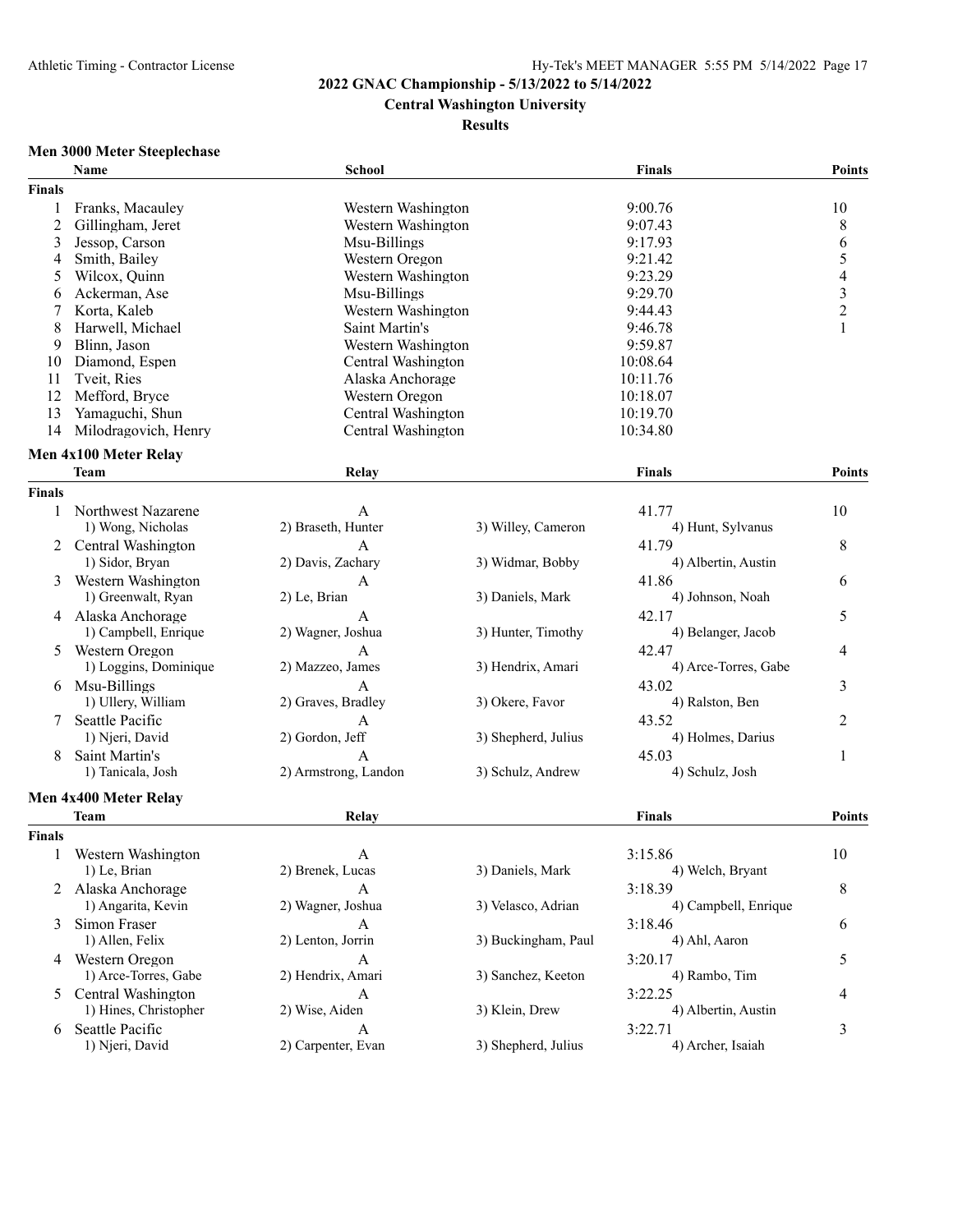**Central Washington University**

### **Results**

| Finals  (Men 4x400 Meter Relay) |  |  |  |  |
|---------------------------------|--|--|--|--|
|---------------------------------|--|--|--|--|

|                | Team                           | Relay                                    |                   | <b>Finals</b>        |        |                  | <b>Points</b>            |
|----------------|--------------------------------|------------------------------------------|-------------------|----------------------|--------|------------------|--------------------------|
| 7              | Northwest Nazarene             | $\overline{A}$                           |                   | 3:23.55              |        |                  | $\overline{2}$           |
|                | 1) Braseth, Hunter             | 2) Wilkins, Shalkar                      | 3) Kosgei, Norman | 4) Nye, Turner       |        |                  |                          |
| 8              | Msu-Billings                   | A                                        |                   | 3:27.75              |        |                  | 1                        |
|                | 1) Ullery, William             | 2) Graves, Bradley                       | 3) Harper, Lucas  | 4) Ralston, Ben      |        |                  |                          |
|                | <b>Men High Jump</b>           |                                          |                   |                      |        |                  |                          |
|                | Name                           | <b>School</b>                            | <b>Finals</b>     |                      |        |                  | <b>Points</b>            |
| <b>Finals</b>  |                                |                                          |                   |                      |        |                  |                          |
| 1              | Schmidt, Steven                | Northwest Nazarene                       | 2.04 <sub>m</sub> | 6-08.25              |        |                  | 10                       |
| $\overline{c}$ | Rihari, Gerohm                 | Northwest Nazarene                       | J2.04m            | 6-08.25              |        |                  | 8                        |
| 3              | Sheeran, Beau                  | Western Washington                       | 1.99 <sub>m</sub> | $6 - 06.25$          |        |                  | 6                        |
| 4              | Sterkel, Ethan                 | Western Washington                       | J1.99m            | $6 - 06.25$          |        |                  | 5                        |
| 5              | Steele, Jacob                  | Northwest Nazarene                       | 1.89m             | $6 - 02.25$          |        |                  | $\overline{\mathcal{L}}$ |
| 6              | Hasher, Devin                  | Western Oregon                           | J1.89m            | $6 - 02.25$          |        |                  | 3                        |
| 7              | Kenny, Ryan                    | Western Washington                       | J1.89m            | $6 - 02.25$          |        |                  | $\overline{c}$           |
| 8              | Mercado, Damian                | Western Washington                       | J1.89m            | $6 - 02.25$          |        |                  | $\mathbf{1}$             |
| 9              | Conklin, Justin                | Western Oregon                           | 1.84m             | $6 - 00.50$          |        |                  |                          |
| 10             | Manju, Iyan                    | Western Washington                       | J1.84m            | $6 - 00.50$          |        |                  |                          |
| 11             | Kuzyk, Zackary                 | Simon Fraser                             | J1.84m            | $6 - 00.50$          |        |                  |                          |
| 12             | Dances, Seren                  | Western Washington                       | 1.79m             | 5-10.50              |        |                  |                          |
| 13             | Sorah, Brennen                 | Western Oregon                           | J1.79m            | 5-10.50              |        |                  |                          |
| 13             | Okere, Favor                   | Msu-Billings                             | J1.79m            | 5-10.50              |        |                  |                          |
| $\sim$ $\sim$  | Kibler, Trent                  | Western Washington                       | NH                |                      |        |                  |                          |
| $\sim$ $\sim$  | Cummings, Cooper               | Western Washington                       | NH                |                      |        |                  |                          |
|                | <b>Men Pole Vault</b>          |                                          |                   |                      |        |                  |                          |
|                | Name                           | <b>School</b>                            | <b>Finals</b>     |                      |        |                  | <b>Points</b>            |
| <b>Finals</b>  |                                |                                          |                   |                      |        |                  |                          |
|                |                                |                                          |                   |                      |        |                  |                          |
| 1              | Thompson, Jacob                | Central Washington<br>Northwest Nazarene | 4.63m<br>J4.63m   | 15-02.25<br>15-02.25 |        |                  | 10<br>8                  |
| $\overline{2}$ | Koenig, William<br>Lee, Kainoa | Seattle Pacific                          | 4.53m             |                      |        |                  | 5.50                     |
| 3<br>3         | Provo, Kacey                   | Western Washington                       | 4.53m             | 14-10.25<br>14-10.25 |        |                  | 5.50                     |
| 5              | Bowman, Brad                   | Seattle Pacific                          | J4.53m            | 14-10.25             |        |                  | 4                        |
| 6              | Klein, Drew                    | Central Washington                       | 4.43m             | 14-06.25             |        |                  | $\mathfrak{Z}$           |
| 7              | Nye, Turner                    | Northwest Nazarene                       | J4.43m            | 14-06.25             |        |                  | $\overline{2}$           |
| 8              | Schmidt, Steven                | Northwest Nazarene                       | 4.28m             | 14-00.50             |        |                  | .50                      |
| 8              | Cummings, Cooper               | Western Washington                       | 4.28m             | 14-00.50             |        |                  | .50                      |
| 10             | Campbell, Tysen                | Central Washington                       | J4.28m            | 14-00.50             |        |                  |                          |
| 11             | Okinaka, Deylan                | Central Washington                       | 4.13m             | 13-06.50             |        |                  |                          |
|                | Halme, Tyrel                   | Western Washington                       | $\rm NH$          |                      |        |                  |                          |
| ---            |                                |                                          |                   |                      |        |                  |                          |
|                | <b>Men Long Jump</b>           |                                          |                   |                      |        |                  |                          |
|                | Name                           | <b>School</b>                            | <b>Finals</b>     |                      | Wind   | H#               | <b>Points</b>            |
| <b>Finals</b>  |                                |                                          |                   |                      |        |                  |                          |
| 1              | Sterkel, Ethan                 | Western Washington                       | 7.29m             | 23-11.00             | 0.2    | $\overline{c}$   | 10                       |
| 2              | Schulz, Josh                   | Saint Martin's                           | 7.23m             | 23-08.75             | $-1.8$ | $\overline{c}$   | 8                        |
| 3              | Dances, Seren                  | Western Washington                       | 7.08m             | 23-02.75             | 2.6    | 1                | 6                        |
| 4              | Njeri, David                   | Seattle Pacific                          | 6.98m             | 22-11.00             | $-1.7$ | 2                | 5                        |
| 5              | Kuzyk, Zackary                 | Simon Fraser                             | 6.90m             | 22-07.75             | $-0.1$ | $\overline{c}$   | $\overline{4}$           |
| 6              | Greenwalt, Ryan                | Western Washington                       | 6.88m             | 22-07.00             | 0.2    | $\boldsymbol{2}$ | 3                        |
| 7              | Sample, Collin                 | Alaska Anchorage                         | 6.86m             | 22-06.25             | 0.8    | $\overline{c}$   | $\overline{c}$           |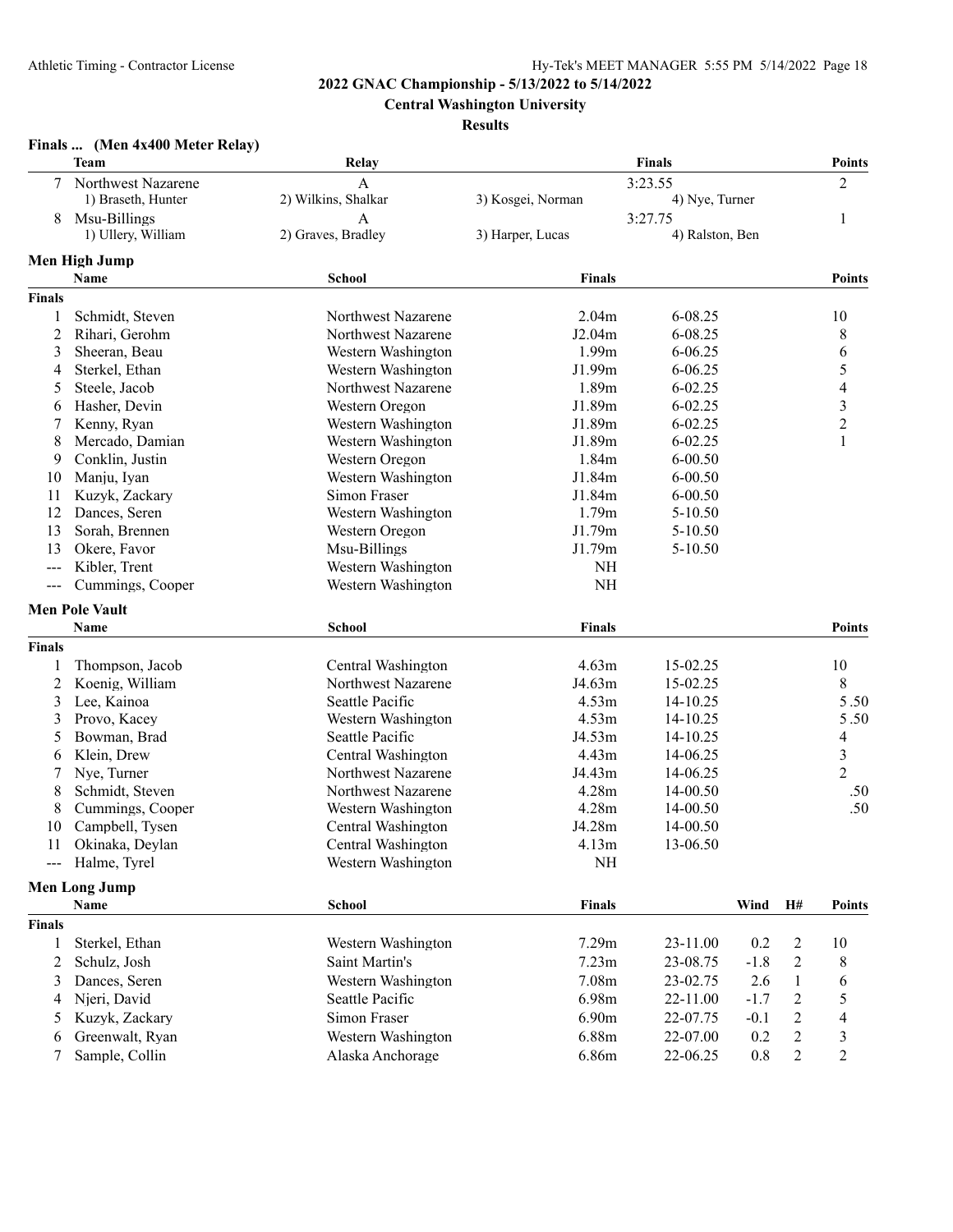**Central Washington University**

### **Results**

# **Finals ... (Men Long Jump)**

|                     | Name                   | <b>School</b>      | Finals        |            | Wind   | H#             | <b>Points</b>  |
|---------------------|------------------------|--------------------|---------------|------------|--------|----------------|----------------|
| 8                   | Schulz, Andrew         | Saint Martin's     | 6.84m         | 22-05.25   | $-1.9$ | $\overline{2}$ | 1              |
| 9                   | Kenny, Ryan            | Western Washington | 6.77m         | 22-02.50   | $-0.7$ | $\mathbf{1}$   |                |
| 10                  | Hines, Christopher     | Central Washington | 6.68m         | 21-11.00   | $+0.0$ | $\mathbf{1}$   |                |
| 11                  | Schmidt, Steven        | Northwest Nazarene | 6.60m         | 21-08.00   | 1.9    | $\mathbf{1}$   |                |
| 12                  | Rihari, Gerohm         | Northwest Nazarene | 6.51m         | 21-04.25   | 1.6    | $\overline{2}$ |                |
| 13                  | Jackman, Joshua        | Alaska Anchorage   | 6.50m         | 21-04.00   | 0.9    | $\mathbf{1}$   |                |
| 14                  | McAllister, Cyrus      | Western Washington | 6.37m         | 20-10.75   | 0.7    | $\mathbf{1}$   |                |
| 15                  | Klein, Drew            | Central Washington | 6.30m         | 20-08.00   | $-1.0$ | $\mathbf{1}$   |                |
| 16                  | Harrison, Marley       | Western Oregon     | 6.22m         | 20-05.00   | $-2.1$ | $\mathbf{1}$   |                |
| 17                  | Harper, Lucas          | Msu-Billings       | 5.99m         | 19-08.00   | 0.2    | $\,1$          |                |
| $---$               | Mazzeo, James          | Western Oregon     | <b>FOUL</b>   |            |        | $\mathbf{1}$   |                |
| $--$                | Furtado, Blake         | Simon Fraser       | <b>FOUL</b>   |            |        | $\overline{c}$ |                |
| $---$               | Silva, Tre             | Central Washington | <b>FOUL</b>   |            |        | $\mathbf{1}$   |                |
| $\frac{1}{2}$       | Gibbs, Mitchell        | Simon Fraser       | <b>FOUL</b>   |            |        | $\mathbf{1}$   |                |
|                     |                        |                    |               |            |        |                |                |
|                     | <b>Men Triple Jump</b> |                    |               |            |        |                |                |
|                     | Name                   | <b>School</b>      | <b>Finals</b> |            | Wind   | H#             | <b>Points</b>  |
| <b>Finals</b>       |                        |                    |               |            |        |                |                |
| 1                   | Schulz, Josh           | Saint Martin's     | 14.34m        | 47-00.75   | 1.1    | 2              | 10             |
| $\overline{c}$      | Harrison, Marley       | Western Oregon     | 13.86m        | 45-05.75   | 0.4    | $\overline{2}$ | 8              |
| 3                   | Sample, Collin         | Alaska Anchorage   | 13.71m        | 44-11.75   | $-0.9$ | $\mathbf{1}$   | 6              |
| 4                   | Dances, Seren          | Western Washington | 13.54m        | 44-05.25   | $-0.6$ | $\overline{2}$ | 5              |
| 5                   | Mercado, Damian        | Western Washington | 13.44m        | 44-01.25   | 0.6    | $\overline{2}$ | $\overline{4}$ |
| 6                   | Kuzyk, Zackary         | Simon Fraser       | 13.41m        | 44-00.00   | 1.7    | $\overline{2}$ | 3              |
| 7                   | Hines, Christopher     | Central Washington | 13.39m        | 43-11.25   | $+0.0$ | $\overline{2}$ | $\overline{2}$ |
| 8                   | Flury, Jacob           | Western Oregon     | 12.86m        | 42-02.25   | $-1.6$ | $\mathbf{1}$   | $\mathbf{1}$   |
| 9                   | Rihari, Gerohm         | Northwest Nazarene | 12.82m        | 42-00.75   | 1.7    | $\overline{2}$ |                |
| 10                  | Silva, Tre             | Central Washington | 12.62m        | 41-05.00   | $-1.1$ | $\mathbf{1}$   |                |
| 11                  | Johnson, Josh          | Northwest Nazarene | 12.46m        | $40-10.50$ | $-0.6$ | $\mathbf{1}$   |                |
| 12                  | Sedlacek, Colton       | Northwest Nazarene | 12.42m        | 40-09.00   | $-0.8$ | 1              |                |
| 13                  | Olson, Bryce           | Msu-Billings       | 12.34m        | 40-06.00   | $-1.0$ | 1              |                |
| 14                  | Robertson, Felix       | Alaska Anchorage   | 12.01m        | 39-05.00   | $-0.1$ | $\mathbf{1}$   |                |
| $\qquad \qquad - -$ | McMillen, Garrett      | Msu-Billings       | <b>FOUL</b>   |            |        | $\overline{2}$ |                |
|                     | <b>Men Shot Put</b>    |                    |               |            |        |                |                |
|                     | Name                   | <b>School</b>      | Finals        |            |        |                | Points         |
| <b>Finals</b>       |                        |                    |               |            |        |                |                |
|                     | Malquist, Ben          | Western Washington | 15.60m        | 51-02.25   |        |                | 10             |
| 2                   | Collins, Owen          | Western Oregon     | 14.79m        | 48-06.25   |        |                | 8              |
| 3                   | Cross, Forrest         | Msu-Billings       | 14.59m        | 47-10.50   |        |                | 6              |
| 4                   | Au-Haupu, Micah        | Saint Martin's     | 14.50m        | 47-07.00   |        |                | 5              |
| 5                   | Warren, Mark           | Western Oregon     | 14.33m        | 47-00.25   |        |                | 4              |
| 6                   | Robbins, Cody          | Northwest Nazarene | 14.24m        | 46-08.75   |        |                | 3              |
| 7                   | Hendry, Dylan          | Northwest Nazarene | 13.94m        | 45-09.00   |        |                | $\overline{c}$ |
| 8                   | Anderson, Braden       | Msu-Billings       | 13.86m        | 45-05.75   |        |                | 1              |
| 9                   | Burr, Colton           | Northwest Nazarene | 13.45m        | 44-01.50   |        |                |                |
| 10                  | Franklin, Wyatt        | Central Washington | 13.23m        | 43-05.00   |        |                |                |
| 11                  | Lee, Jerrod            | Western Washington | 13.19m        | 43-03.25   |        |                |                |
| 12                  | Knight, Derek          | Northwest Nazarene | 12.50m        | 41-00.25   |        |                |                |
| 13                  | Swaney, Braden         | Northwest Nazarene | 11.40m        | 37-05.00   |        |                |                |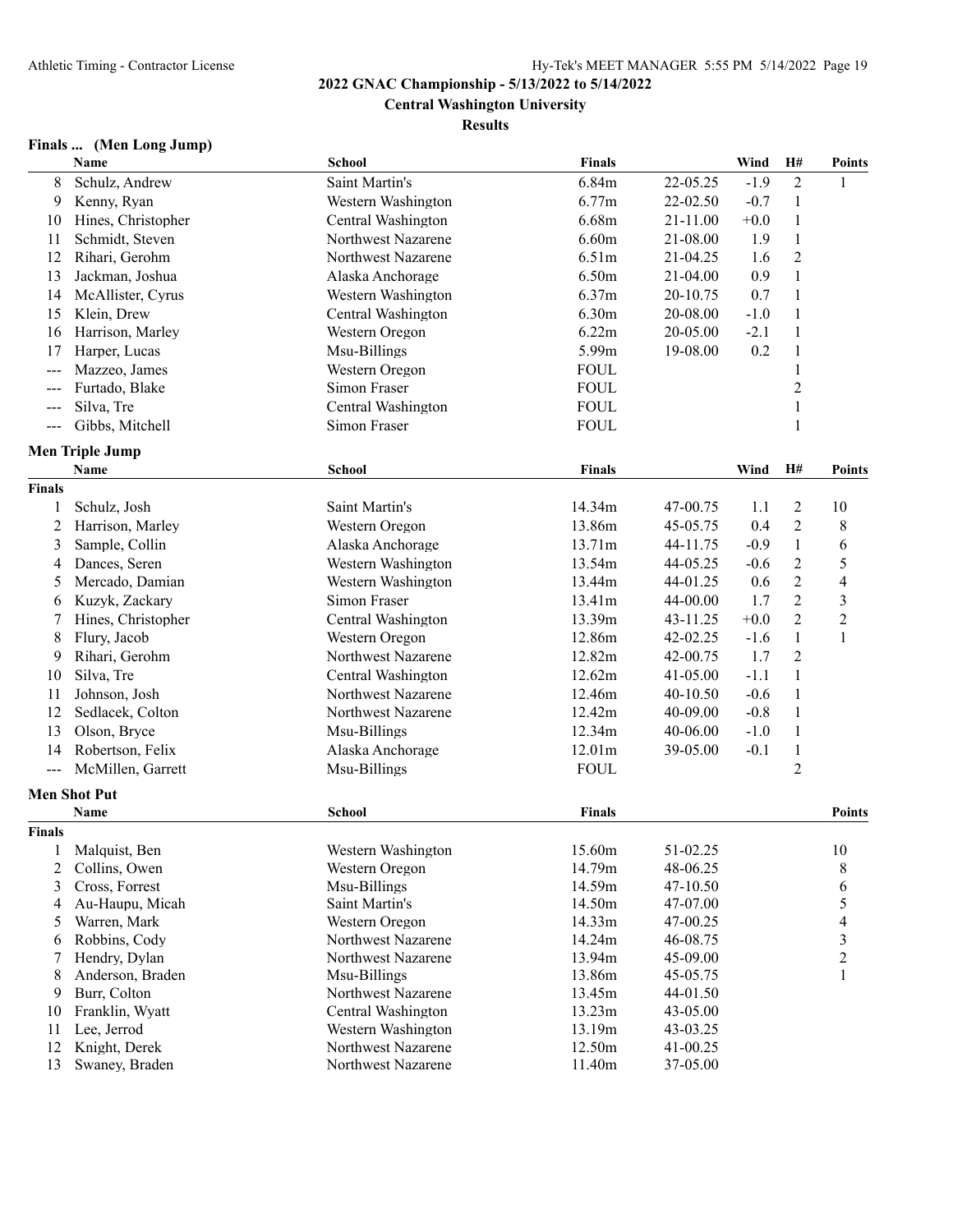# **Central Washington University**

**Results**

# **Men Discus Throw**

|                      | Name                     | <b>School</b>      | Finals        |            |                | Points                  |
|----------------------|--------------------------|--------------------|---------------|------------|----------------|-------------------------|
| <b>Finals</b>        |                          |                    |               |            |                |                         |
| 1                    | Cross, Forrest           | Msu-Billings       | 48.47m        | 159-00     |                | 10                      |
| 2                    | Malquist, Ben            | Western Washington | 45.54m        | 149-05     |                | 8                       |
| 3                    | Young, Omar              | Central Washington | 45.36m        | 148-10     |                | 6                       |
| 4                    | Knight, Derek            | Northwest Nazarene | 42.35m        | 138-11     |                | 5                       |
| 5                    | Robbins, Cody            | Northwest Nazarene | 40.73m        | 133-07     |                | $\overline{4}$          |
| 6                    | Au-Haupu, Micah          | Saint Martin's     | 39.42m        | 129-04     |                | $\overline{\mathbf{3}}$ |
| 7                    | Swaney, Braden           | Northwest Nazarene | 39.27m        | 128-10     |                | $\overline{c}$          |
| 8                    | Anderson, Braden         | Msu-Billings       | 38.42m        | 126-00     |                | $\mathbf{1}$            |
| 9                    | Burr, Colton             | Northwest Nazarene | 37.65m        | 123-06     |                |                         |
| ---                  | Franklin, Wyatt          | Central Washington | <b>FOUL</b>   |            |                |                         |
| $\sim$ $\sim$        | Hendry, Dylan            | Northwest Nazarene | <b>FOUL</b>   |            |                |                         |
| $\sim$ $\sim$        | Guisti, Coen             | Msu-Billings       | <b>FOUL</b>   |            |                |                         |
| $\sim$ $\sim$ $\sim$ | Lamb, Lars               | Northwest Nazarene | <b>FOUL</b>   |            |                |                         |
|                      |                          |                    |               |            |                |                         |
|                      | <b>Men Hammer Throw</b>  |                    |               |            |                |                         |
|                      | Name                     | <b>School</b>      | <b>Finals</b> |            | H#             | Points                  |
| <b>Finals</b>        |                          |                    |               |            |                |                         |
| 1                    | Burr, Colton             | Northwest Nazarene | 55.51m        | 182-01     | $\overline{c}$ | 10                      |
| 2                    | Cole, Samuel             | Western Oregon     | 54.43m        | 178-07     | $\overline{2}$ | 8                       |
| 3                    | Warren, Mark             | Western Oregon     | 51.67m        | 169-06     | $\mathbf{1}$   | 6                       |
| 4                    | Hendry, Dylan            | Northwest Nazarene | 50.10m        | 164-04     | $\overline{c}$ | 5                       |
| 5                    | Eiland, Josh             | Saint Martin's     | 49.99m        | 164-00     | $\overline{2}$ | $\overline{4}$          |
| 6                    | Young, Omar              | Central Washington | 49.66m        | $162 - 11$ | $\overline{2}$ | $\mathfrak{Z}$          |
| 7                    | Cross, Forrest           | Msu-Billings       | 47.33m        | 155-03     | $\overline{2}$ | $\sqrt{2}$              |
| 8                    | Guisti, Coen             | Msu-Billings       | 46.82m        | 153-07     | $\mathbf{1}$   | $\mathbf{1}$            |
| 9                    | Peralta, Noa             | Saint Martin's     | 46.66m        | 153-01     | $\overline{2}$ |                         |
| 10                   | Knight, Derek            | Northwest Nazarene | 44.63m        | 146-05     | $\mathbf{1}$   |                         |
| 11                   | Swaney, Braden           | Northwest Nazarene | 43.97m        | 144-03     | 1              |                         |
| 12                   | Beaton, Angus            | Central Washington | 43.78m        | 143-08     | $\overline{2}$ |                         |
| 13                   | Collins, Owen            | Western Oregon     | 42.75m        | 140-03     | $\overline{2}$ |                         |
| 14                   | Au-Haupu, Micah          | Saint Martin's     | 42.47m        | 139-04     | $\mathbf{1}$   |                         |
| 15                   | Reece, Francesco         | Saint Martin's     | 42.27m        | 138-08     | $\mathbf{1}$   |                         |
| 16                   | Lee, Jerrod              | Western Washington | 40.85m        | 134-00     | $\mathbf{1}$   |                         |
|                      | <b>Men Javelin Throw</b> |                    |               |            |                |                         |
|                      | Name                     | <b>School</b>      | <b>Finals</b> |            | <b>H#</b>      | <b>Points</b>           |
| <b>Finals</b>        |                          |                    |               |            |                |                         |
|                      |                          |                    |               |            |                |                         |
| $\mathbf{1}$         | Waldbauer, Laurenz       | Northwest Nazarene | 65.62m        | 215-03     | 2              | 10                      |
| 2                    | Chong, Jarrett           | Simon Fraser       | 65.14m        | 213-08     | $\overline{c}$ | 8                       |
| 3                    | Cortes, Bryan            | Simon Fraser       | 60.44m        | 198-03     | $\overline{2}$ | 6                       |
| 4                    | Goldstein, Austin        | Western Oregon     | 60.16m        | 197-04     | $\overline{c}$ | 5                       |
| 5                    | Warmouth, Collin         | Western Oregon     | 57.51m        | 188-08     | $\overline{c}$ | $\overline{4}$          |
| 6                    | Tryon, Jaydon            | Western Washington | 52.89m        | 173-06     | $\overline{c}$ | $\mathfrak{Z}$          |
| 7                    | Nafziger, Eli            | Western Oregon     | 52.19m        | 171-03     | $\overline{c}$ | $\sqrt{2}$              |
| 8                    | Schmidt, Steven          | Northwest Nazarene | 52.12m        | 171-00     | $\overline{c}$ | $\mathbf 1$             |
| 9                    | Armstrong, Landon        | Saint Martin's     | 51.24m        | 168-01     | $\overline{c}$ |                         |
| 10                   | Boyd, Andrew             | Saint Martin's     | 50.00m        | 164-00     | $\mathbf{1}$   |                         |
| 11                   | Mitchell, Abe            | Northwest Nazarene | 48.88m        | 160-04     | $\,1$          |                         |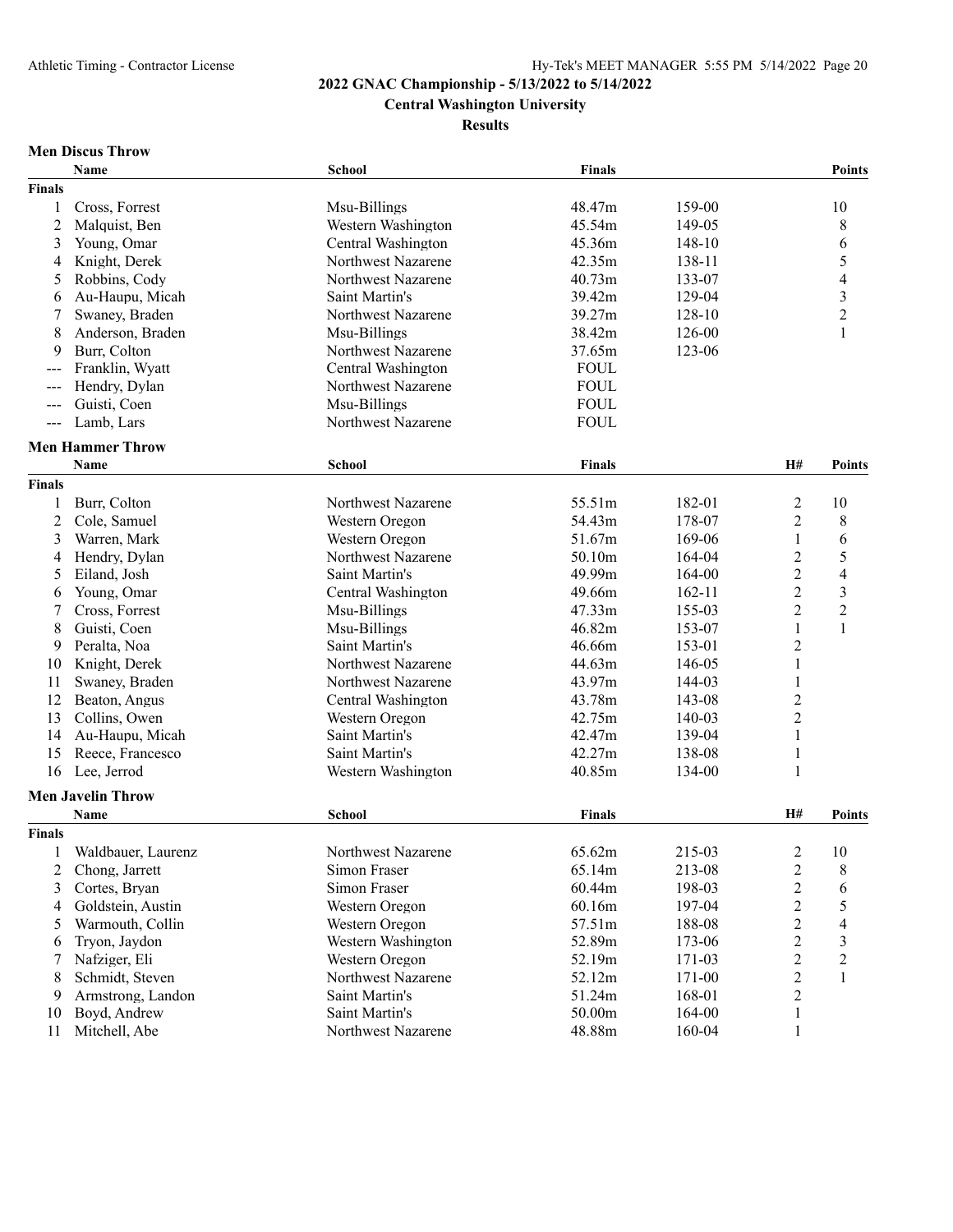**Central Washington University**

#### **Results**

|               | Finals  (Men Javelin Throw)                        |                    |               |               |        |                |               |
|---------------|----------------------------------------------------|--------------------|---------------|---------------|--------|----------------|---------------|
|               | Name                                               | School             | <b>Finals</b> |               |        | H#             | <b>Points</b> |
| 12            | Klein, Drew                                        | Central Washington | 47.95m        |               | 157-04 | 1              |               |
| 13            | Klein, Ryder                                       | Msu-Billings       | 47.48m        |               | 155-09 | 1              |               |
| 14            | Geck, Brandon                                      | Msu-Billings       | 44.95m        |               | 147-06 | 1              |               |
| 15            | Halme, Tyrel                                       | Western Washington | 41.14m        |               | 135-00 | 1              |               |
|               | Decathlon: #1 Men 100 Meter Dash Decathlon         |                    |               |               |        |                |               |
|               | Name                                               | <b>School</b>      |               | <b>Finals</b> | Wind   | H#             | Points        |
| <b>Finals</b> |                                                    |                    |               |               |        |                |               |
| 1             | Kibler, Trent                                      | Western Washington |               | 11.31         | 0.2    | 2              | 793           |
| 2             | Kenny, Ryan                                        | Western Washington |               | 11.43         | 0.2    | $\overline{2}$ | 767           |
| 3             | Boyd, Andrew                                       | Saint Martin's     |               | 11.52         | $-0.9$ | $\mathbf{1}$   | 748           |
| 4             | Klein, Drew                                        | Central Washington |               | 11.54         | 0.2    | $\overline{c}$ | 744           |
| 5             | Nye, Turner                                        | Northwest Nazarene |               | 11.75         | 0.2    | 2              | 701           |
| 6             | Cummings, Cooper                                   | Western Washington |               | 11.86         | $-0.9$ | 1              | 679           |
| 7             | Schmidt, Steven                                    | Northwest Nazarene |               | 11.98         | $-0.9$ |                |               |
|               |                                                    |                    |               |               |        | 1              | 655           |
| 8             | Easley, Logan                                      | Central Washington |               | 12.18         | $-0.9$ | 1              | 616           |
|               | Decathlon: #5 Men 400 Meter Dash Decathlon<br>Name | School             |               | <b>Finals</b> |        |                | <b>Points</b> |
|               |                                                    |                    |               |               |        |                |               |
| <b>Finals</b> |                                                    |                    |               |               |        |                |               |
| 1             | Nye, Turner                                        | Northwest Nazarene |               | 51.15         |        |                | 762           |
| 2             | Boyd, Andrew                                       | Saint Martin's     |               | 51.63         |        |                | 741           |
| 3             | Klein, Drew                                        | Central Washington |               | 51.95         |        |                | 727           |
| 4             | Kibler, Trent                                      | Western Washington |               | 52.57         |        |                | 700           |
| 5             | Kenny, Ryan                                        | Western Washington |               | 53.11         |        |                | 677           |
| 6             | Cummings, Cooper                                   | Western Washington |               | 53.20         |        |                | 673           |
|               | Easley, Logan                                      | Central Washington |               | 53.76         |        |                | 650           |
| 8             | Schmidt, Steven                                    | Northwest Nazarene |               | 55.15         |        |                | 593           |
|               | Decathlon: #10 Men 1500 Meter Run Decathlon        |                    |               |               |        |                |               |
|               | Name                                               | <b>School</b>      |               | <b>Finals</b> |        |                | <b>Points</b> |
| <b>Finals</b> |                                                    |                    |               |               |        |                |               |
| 1             | Nye, Turner                                        | Northwest Nazarene |               | 4:41.80       |        |                | 669           |
| 2             | Cummings, Cooper                                   | Western Washington |               | 4:42.68       |        |                | 664           |
| 3             | Klein, Drew                                        | Central Washington |               | 4:45.73       |        |                | 645           |
| 4             | Schmidt, Steven                                    | Northwest Nazarene |               | 4:50.95       |        |                | 613           |
| 5             | Kenny, Ryan                                        | Western Washington |               | 5:09.05       |        |                | 509           |
| 6             | Easley, Logan                                      | Central Washington |               | 5:12.31       |        |                | 491           |
| $\tau$        | Kibler, Trent                                      | Western Washington |               | 5:16.24       |        |                | 470           |
| 8             | Boyd, Andrew                                       | Saint Martin's     |               | 5:16.69       |        |                | 467           |
|               | Decathlon: #6 Men 110 Meter Hurdles Decathlon      |                    |               |               |        |                |               |
|               | <b>Name</b>                                        | <b>School</b>      |               | <b>Finals</b> | Wind   | <b>H#</b>      | <b>Points</b> |
| <b>Finals</b> |                                                    |                    |               |               |        |                |               |
| 1             | Boyd, Andrew                                       | Saint Martin's     |               | 15.23         | 0.1    | 2              | 822           |
| 2             | Klein, Drew                                        | Central Washington |               | 15.66         | 0.1    | 2              | 772           |
| 3             | Nye, Turner                                        | Northwest Nazarene |               | 15.72         | 1.4    | 1              | 765           |
| 4             | Schmidt, Steven                                    | Northwest Nazarene |               | 15.98         | 0.1    | 2              | 735           |
| 5             | Easley, Logan                                      | Central Washington |               | 16.04         | 0.1    | 2              | 728           |
|               | 6 Kenny, Ryan                                      | Western Washington |               | 16.39         | 1.4    | 1              | 689           |

7 Kibler, Trent Western Washington 17.21 1.4 1 603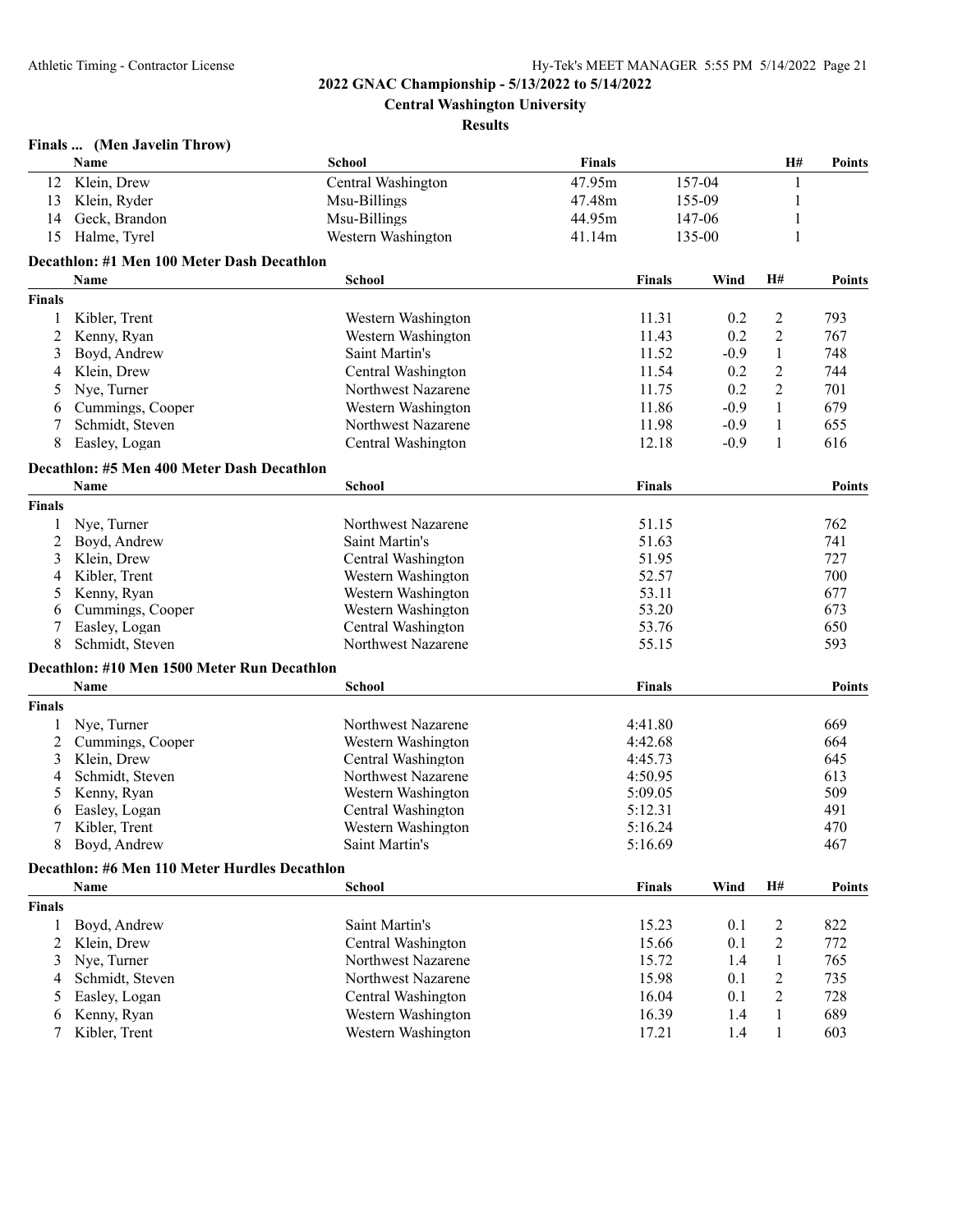**Central Washington University**

**Results**

|                     | Name                                          | School             |                   | <b>Finals</b> | Wind | <b>H#</b> | <b>Points</b> |
|---------------------|-----------------------------------------------|--------------------|-------------------|---------------|------|-----------|---------------|
| 8                   | Cummings, Cooper                              | Western Washington |                   | 17.36         | 1.4  | 1         | 587           |
|                     | Decathlon: #4 Men High Jump Decathlon         |                    |                   |               |      |           |               |
|                     | Name                                          | School             | <b>Finals</b>     |               |      |           | <b>Points</b> |
| <b>Finals</b>       |                                               |                    |                   |               |      |           |               |
|                     | Schmidt, Steven                               | Northwest Nazarene | 2.05m             | 6-08.75       |      |           | 850           |
| 2                   | Kenny, Ryan                                   | Western Washington | 1.90 <sub>m</sub> | 6-02.75       |      |           | 714           |
| 4                   | Cummings, Cooper                              | Western Washington | 1.84m             | $6 - 00.50$   |      |           | 661           |
| 5                   | Boyd, Andrew                                  | Saint Martin's     | 1.78m             | $5 - 10.00$   |      |           | 610           |
| 5                   | Klein, Drew                                   | Central Washington | 1.78m             | $5 - 10.00$   |      |           | 610           |
|                     | Nye, Turner                                   | Northwest Nazarene | 1.75m             | 5-08.75       |      |           | 585           |
| 8                   | Easley, Logan                                 | Central Washington | 1.69m             | 5-06.50       |      |           | 536           |
| $\qquad \qquad - -$ | Kibler, Trent                                 | Western Washington | $\rm NH$          |               |      |           |               |
|                     | <b>Decathlon: #8 Men Pole Vault Decathlon</b> |                    |                   |               |      |           |               |
|                     | Name                                          | <b>School</b>      | <b>Finals</b>     |               |      |           | <b>Points</b> |
| <b>Finals</b>       |                                               |                    |                   |               |      |           |               |
|                     | Klein, Drew                                   | Central Washington | 4.15m             | 13-07.25      |      |           | 659           |
| 1                   | Cummings, Cooper                              | Western Washington | 4.15m             | 13-07.25      |      |           | 659           |
| 3                   | Schmidt, Steven                               | Northwest Nazarene | 4.05m             | 13-03.50      |      |           | 631           |
| 4                   | Nye, Turner                                   | Northwest Nazarene | 3.95m             | 12-11.50      |      |           | 603           |
| 5                   | Kenny, Ryan                                   | Western Washington | 3.75m             | 12-03.50      |      |           | 549           |
| 6                   | Easley, Logan                                 | Central Washington | 3.65m             | 11-11.75      |      |           | 522           |
| 7                   | Boyd, Andrew                                  | Saint Martin's     | 3.45m             | 11-03.75      |      |           | 469           |
| 8                   | Kibler, Trent                                 | Western Washington | 3.05m             | 10-00.00      |      |           | 369           |
|                     | Decathlon: #2 Men Long Jump Decathlon         |                    |                   |               |      |           |               |
|                     | Name                                          | <b>School</b>      | <b>Finals</b>     |               | Wind |           | <b>Points</b> |
| <b>Finals</b>       |                                               |                    |                   |               |      |           |               |
|                     | Kenny, Ryan                                   | Western Washington | 6.56m             | 21-06.25      |      | $+0.0$    | 711           |
| 2                   | Klein, Drew                                   | Central Washington | 6.54m             | 21-05.50      |      | $+0.0$    | 707           |
| 3                   | Schmidt, Steven                               | Northwest Nazarene | 6.46m             | 21-02.50      |      | $+0.0$    | 688           |
| 5                   | Kibler, Trent                                 | Western Washington | 6.19m             | 20-03.75      |      | $+0.0$    | 628           |
| 6                   | Cummings, Cooper                              | Western Washington | 6.18m             | 20-03.50      |      | 1.3       | 626           |
|                     | Easley, Logan                                 | Central Washington | 5.92m             | 19-05.25      |      | 0.5       | 569           |
| 8                   | Boyd, Andrew                                  | Saint Martin's     | 5.90m             | 19-04.25      |      | 1.1       | 565           |
| 9                   | Nye, Turner                                   | Northwest Nazarene | 5.65m             | 18-06.50      |      | 0.7       | 512           |
|                     | Decathlon: #3 Men Shot Put Decathlon          |                    |                   |               |      |           |               |
|                     | Name                                          | School             | <b>Finals</b>     |               |      |           | <b>Points</b> |
| <b>Finals</b>       |                                               |                    |                   |               |      |           |               |
| 1                   | Boyd, Andrew                                  | Saint Martin's     | 12.22m            | 40-01.25      |      |           | 620           |
| 3                   | Schmidt, Steven                               | Northwest Nazarene | 11.14m            | 36-06.75      |      |           | 554           |
| 4                   | Kenny, Ryan                                   | Western Washington | 10.17m            | 33-04.50      |      |           | 496           |
| 5                   | Easley, Logan                                 | Central Washington | 9.87m             | 32-04.75      |      |           | 478           |
| 6                   | Cummings, Cooper                              | Western Washington | 9.76m             | 32-00.25      |      |           | 471           |
| 7                   | Klein, Drew                                   | Central Washington | 9.61 <sub>m</sub> | 31-06.50      |      |           | 462           |
| 8                   | Nye, Turner                                   | Northwest Nazarene | 9.40m             | 30-10.25      |      |           | 450           |
| 9                   | Kibler, Trent                                 | Western Washington | 9.03 <sub>m</sub> | 29-07.50      |      |           | 428           |

#### **Finals ... (Decathlon: #6 Men 110 Meter Hurdles Decathlon)**